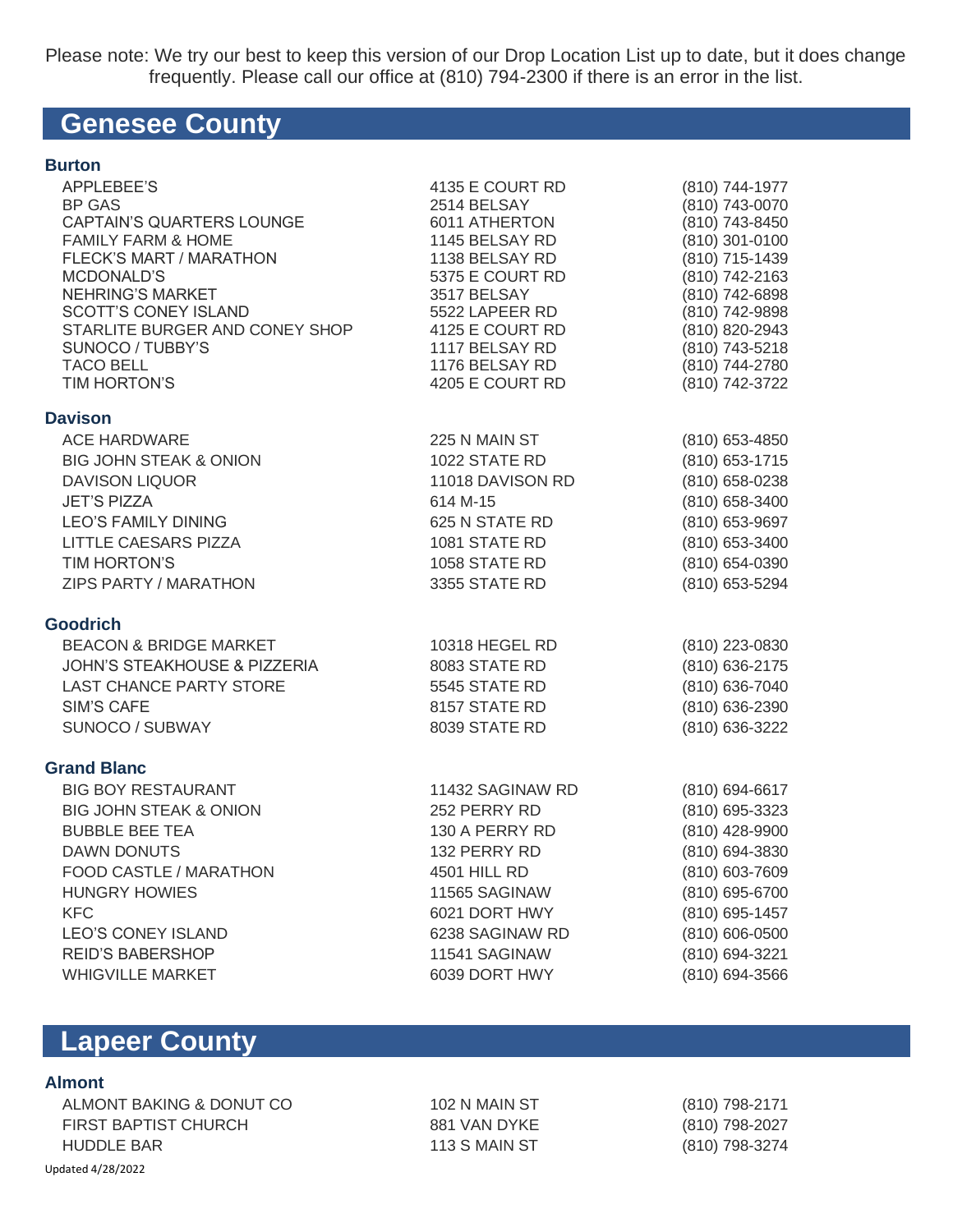| KOMMUNITY KRACKER<br><b>MARIA'S PLACE RESTAURANT</b>           | 200 N MAIN ST<br>141 S MAIN ST    | (810) 798-8488<br>(810) 798-3308 |
|----------------------------------------------------------------|-----------------------------------|----------------------------------|
| <b>Attica</b>                                                  |                                   |                                  |
| <b>ROWLEY'S GROCERY</b>                                        | 173 S LAKE PLEASANT RD            | (810) 724-0186                   |
| <b>Columbiaville</b>                                           |                                   |                                  |
| <b>FALCONS NEST FAMILY DINING</b><br><b>WALKER PARTY STORE</b> | 4586 WATER ST<br>4460 FIRST ST    | (810) 545-0099<br>(810) 793-7700 |
|                                                                |                                   |                                  |
| <b>Dryden</b><br>MAIN STREET CONEY ISLAND                      | 5541 MAIN ST                      | (810) 375-2244                   |
| PINE HOUSE KITCHEN & BAR                                       | 5800 DRYDEN                       | (810) 375-2357                   |
| <b>Imlay City</b>                                              |                                   |                                  |
| <b>4TH STREET ANTIQUES</b>                                     | 347 N CEDAR ST                    | (810) 724-1800                   |
| <b>BURGER KING</b>                                             | 1923 S CEDAR ST                   | (810) 724-2248                   |
| <b>GOODWILL - IMLAY CITY</b>                                   | 605 N CEDAR ST                    | (810) 724-3802                   |
| <b>IMLAY CITY FORD</b>                                         | 1788 S CEDAR ST                   | (810) 724-5900                   |
| <b>IMLAY CITY LAUNDRY CENTER</b>                               | 320 E CAPAC RD                    | (810) 724-7705                   |
| LAPEER CTY SENIOR PROGRAMS OFFICE                              | 395 E 3RD ST                      | (810) 724-6030                   |
| MILNES CHEVROLET                                               | 1900 S VAN DYKE                   | (810) 627-2361                   |
| <b>MORTIMER LUMBER</b>                                         | 1936 S VAN DYKE                   | (810) 498-3295                   |
| <b>NAPA AUTO PARTS</b>                                         | 320 S CEDAR ST                    | (810) 724-6523                   |
| NICK'S COUNTRY KITCHEN                                         | 145 E CAPAC RD                    | (810) 724-0055                   |
| <b>RUTH HUGHES LIBRARY</b>                                     | 211 N ALMONT AVE                  | (810) 724-8043                   |
| SILVER GRILL FAMILY DINING                                     | 535 N CEDAR ST                    | (810) 724-2300                   |
| SPENCER'S BP                                                   | <b>2015 S CEDAR ST</b>            | (810) 724-2449                   |
| <b>SUBWAY</b><br>TIM HORTON'S / WENDY'S                        | 589 S CEDAR ST<br>1952 S CEDAR ST | (810) 724-2066<br>(810) 724-2123 |
|                                                                |                                   |                                  |
| Lapeer<br>AMERICAN LEGION POST 16                              | 1701 W GENESEE                    |                                  |
| APPLE TREE FAMILY DINING                                       | 845 S MAIN ST                     | (810) 664-9312<br>(810) 664-5200 |
| <b>AUTOZONE</b>                                                | 766 MAIN ST                       | $(810)$ 667-8966                 |
| BLEND FROZEN YOGURT BAR                                        | 329 W NEPESSING ST                | (810) 660-8475                   |
| <b>BRIAN'S FAMILY RESTAURANT</b>                               | 281 S MAIN ST                     | (810) 667-3911                   |
| <b>COUNTRY MARKET</b>                                          | 2236 IMLAY CITY RD                | (810) 664-2240                   |
| <b>KFC</b>                                                     | 435 S MAIN ST                     | (810) 664-1431                   |
| <b>LE LASH</b>                                                 | 128 W NEPESSING ST                | (248) 807-3625                   |
| <b>LEO'S CONEY ISLAND</b>                                      | 282 MAIN ST                       | (810) 245-8630                   |
| M-21 LIQUOR                                                    | 1280 A M-21 GENESEE RD            | (810) 728-7155                   |
| <b>MARATHON GAS</b>                                            | 5494 DAVIDSON RD                  | $(810)$ 664-6009                 |
| <b>MAX'S DONUTS</b>                                            | 350 W. GENESEE ST.                | (810) 664-0711                   |
| <b>MCDONALDS</b>                                               | 1217 M-21 GENESEE RD              | (810) 667-9234                   |
| <b>MCDONALDS</b>                                               | 486 S MAIN ST                     | (810) 664-0771                   |
| O'REILLY AUTO PARTS                                            | 877 M-24                          | (810) 667-1973                   |
| <b>SAM'S CONEY ISLAND</b>                                      | 420 W NEPESSING ST                | $(810)$ 664-1451                 |
| <b>SLATERVILLE MARKET</b>                                      | 2602 IMLAY CITY RD                | $(810)$ 664-5881                 |
| <b>TACO BELL</b>                                               | 984 S MAIN ST                     | (810) 664-5283                   |
| <b>WENDY'S</b>                                                 | 436 S MAIN ST                     | (810) 664-1641                   |
| <b>WESTSIDE MARKET</b>                                         | 2990 W GENESEE ST                 | (810) 664-1201                   |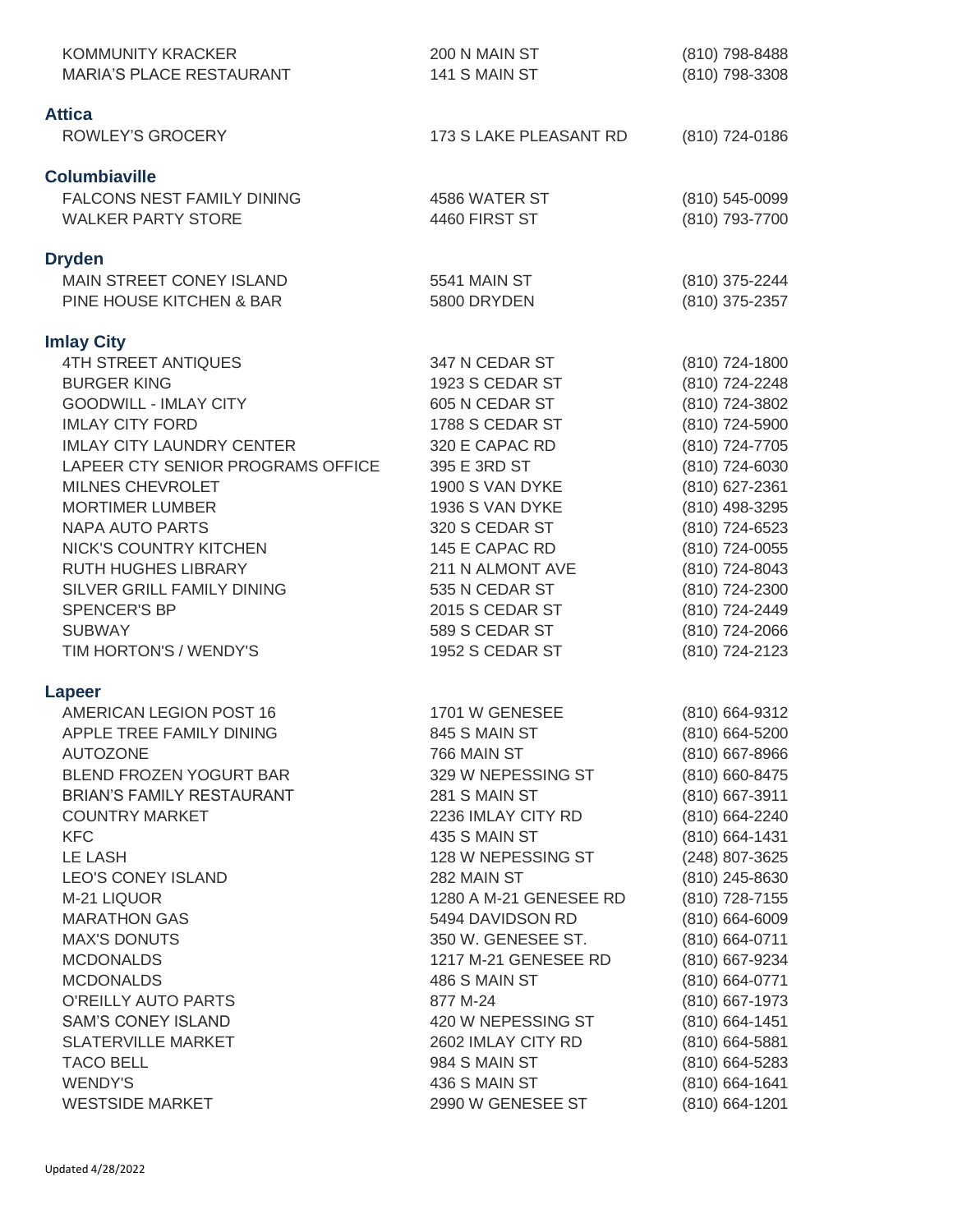| <b>Metamora</b>                                                 |                    |                  |
|-----------------------------------------------------------------|--------------------|------------------|
| <b>METAMORA LIBRARY</b>                                         | 4018 S OAK ST      | (810) 678-2991   |
| <b>METAMORA MARKET</b>                                          | 3889 S LAPEER      | (810) 678-2265   |
|                                                                 |                    |                  |
| <b>North Branch</b>                                             |                    |                  |
| DANIEL ORR SONS HARDWARE                                        | 4003 HURON ST      | (810) 688-3070   |
| NORTH BRANCH BAKERY                                             | 4098 HURON ST      |                  |
|                                                                 |                    | (810) 688-2757   |
| NORTH BRANCH TWP LIBRARY                                        | 3714 HURON RD      | (810) 688-2282   |
| <b>SUBWAY</b>                                                   | 4039 HURON ST      | (810) 688-2036   |
| <b>SUNDANCE GRILLE</b>                                          | 4084 HURON ST      | (810) 678-8998   |
| <b>Macomb County</b>                                            |                    |                  |
|                                                                 |                    |                  |
| <b>Armada</b>                                                   |                    |                  |
| ARMADA ARMORY                                                   | 22934 W MAIN ST    | (586) 473-8059   |
| ARMADA FOOT & ANKLE CLINIC                                      | 23064 E MAIN ST    | (586) 784-0184   |
| ARMADA SENIOR CENTER                                            | 75400 NORTH AVE.   | (586) 784-8050   |
| <b>GUY'S BARBER SHOP</b>                                        | 22946 W MAIN ST    | (586) 784-8488   |
| NORTH CENTER FARM SUPPLY                                        | 75075 NORTH AVE    | (586) 784-5331   |
| PAPA'S FAMILY RESTAURANT                                        | 23056 E MAIN ST    | (586) 784-5177   |
| THE VILLIAGE REHAB & CARE                                       | 22600 W MAIN ST    | (586) 784-5322   |
| <b>TIVOLI'S PIZZA</b>                                           | 23071 MAIN ST      | (586) 784-4400   |
| <b>VINCKIER FOODS</b>                                           | 22960 MAIN ST      | (586) 473-8031   |
|                                                                 |                    |                  |
| <b>Bruce Township</b>                                           |                    |                  |
| <b>LAFONDA MEXICAN KITCHEN</b>                                  | 71332 VAN DYKE     | (586) 752-0901   |
| SHEENAS MARKETPLACE                                             | 70920 VAN DYKE     | (586) 752-3224   |
| <b>Chesterfield</b>                                             |                    |                  |
| AKAMAS FAMILY DINING                                            |                    |                  |
|                                                                 | 48400 GRATIOT      | (586) 949-7701   |
| <b>APPLEBEES</b>                                                | 27851 23 MILE RD   | (586) 949-7010   |
| <b>BELLACINOS</b>                                               | 52298 GRATIOT      | (586) 598-0213   |
| <b>BIGG'S BAR &amp; GRILL</b>                                   | 48265 GRATIOT      | (586) 949-5333   |
| <b>BOAT YARD GRILLE</b>                                         | 48780 JEFFERSON    | (586) 725-7821   |
| CHESTERFIELD PUBLIC LIBRARY                                     | 50560 PATRICIA AVE | (586) 598-4900   |
| <b>CHICKEN SHACK</b>                                            | 31880 23 MILE RD   | (586) 598-0900   |
| <b>CHINA KING</b>                                               | 47037 GRATIOT      | (586) 948-3388   |
| DIAMOND LAUNDRY & CLEANERS                                      | 31275 23 MILE RD   | (586) 948-0150   |
| <b>FILLIN STATION</b>                                           | 49434 GRATIOT      | (586) 949-0030   |
| <b>GUS' CONEY</b>                                               | 50899 GRATIOT      | (586) 598-4848   |
| <b>LEONG'S</b>                                                  | 46572 GRATIOT      | (586) 949-3060   |
| LOUIS CHOP HOUSE                                                | 50355 GRATIOT      | (586) 949-9566   |
| <b>MAMA'S PIZZA PARTY STORE</b>                                 | 48909 JEFFERSON    | (586) 949-7400   |
| SALON SERENITY & SPA                                            | 31121 23 MILE RD   | (586) 598-1220   |
| <b>STRAWBERRY FIELDS</b>                                        | 51070 FOSTER       | (586) 949-7740   |
| TIM HORTON'S / WENDY'S                                          | 33651 23 MILE RD   | (586) 725-1540   |
| WOODEN KEG LIQUOR                                               | 49420 JEFFERSON    | (586) 725-7082   |
|                                                                 |                    |                  |
| <b>Clinton Township</b><br><b>ANTHONY B'S LIQUOR &amp; WINE</b> |                    |                  |
|                                                                 | 39051 GARFIELD     | $(586)$ 286-7900 |
| <b>ASHER'S MARKET</b>                                           | 38536 GROESBECK    | (586) 463-2805   |
| <b>AURORA'S RESTAURANT</b>                                      | 41830 HAYES        | (586) 855-5040   |
| <b>BIGGBY'S COFFEE</b>                                          | 40740 HAYES        | (586) 412-3635   |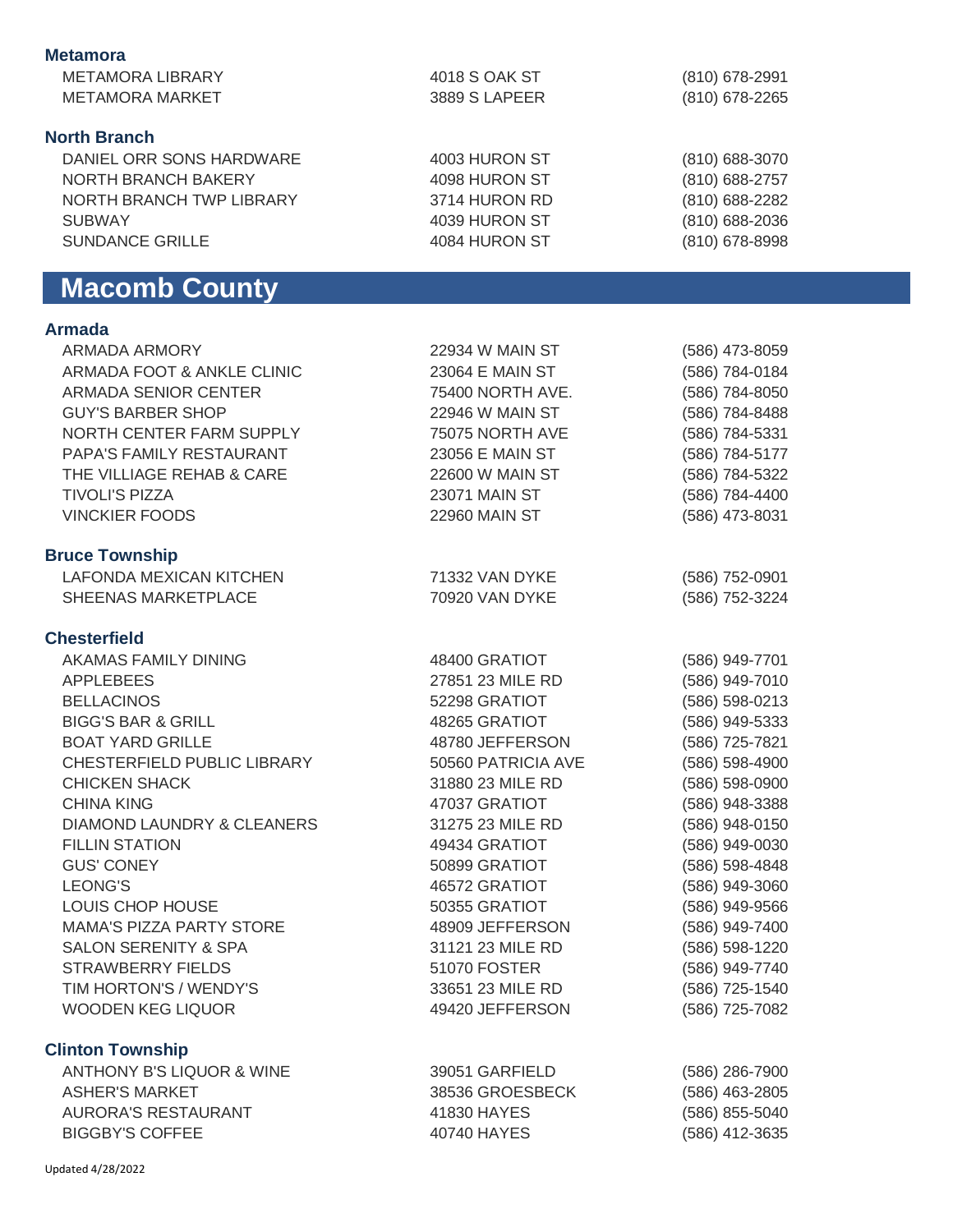BIRCH AND ARROW ANTIQUES BUSCEMIS PARTY STORE CLASSIC SMOKERS CLINTON-MACOMB PUBLIC LIBRARY CLINTON TWP LIBRARY CLINTON TWP SENIOR CENTER COMMUNITY THRIFT COUNTRY INN RESTAURANT DIAMOND DOT MARKET FRANKS PHARMACY GREAT BARABOO BREWING CO GREAT LAKES FAMILY RESTAURANT GUZZARDO CHIROPRACTIC HARBORS MARKET HARPER LIQUOR LAND HILLCREST MARKET HOUSE OF PANCAKES HUNGRY HOWIES IMPERIAL LANES JIMMY DEE'S KEN'S COUNTRY KITCHEN LUCIANO'S MACOMB CENTER PERFORMING ARTS MCDONALDS MICHAEL'S RESTAURANT MORAVIAN SUB SHOP MS MARY'S AND PETE TOO! DINING NEW YORK CITY DELI PARTY KING FOOD STORE RIVERCREST FAMILY DINING ROSEANN'S KITCHEN SMOKER'S ONLY STAHLS MEATS AND DELI SUBWAY SUBWAY SUBWAY SUNSHINE THRIFT TIM HORTON'S VINCE & JOES 24392 CROCKER 42990 GARFIELD 34324 HARPER 35679 S GRATIOT 35891 S GRATIOT 40730 ROMEO PLANK 37545 S GRATIOT 41411 GARFIELD 38500 HAYES 39023 HARPER 35905 UTICA 36830 HARPER 39725 GARFIELD 21300 HALL 35411 HARPER 39029 MORAVIAN DR 41734 HAYES 37265 GROESBECK 44650 GARFIELD 43820 GROESBECK 40280 HAYES 39091 GARFIELD 44575 GARFIELD 35243 GROESBECK 35481 GROESBECK 35906 UTICA 3400 S GRATIOT 40700 GARFIELD 33217 S GRATIOT 37531 HARPER 21400 15 MILE RD 42369 GARFIELD 39050 HARPER 31300 GROESBECK 34344 HARPER 40040 HAYES 37665 S GRATIOT 39043 GARFIELD 41790 GARFIELD **Eastpointe** BUSCEMIS PARTY EAST DETROIT BAKERY & DELI FRESH CHOICE MARKET PLACE LIQUOR LAND MOBIL GAS / HAPPY PIZZA PAULS LIQUOR 22044 GRATIOT 17530 E 9 MILE RD 18801 E 9 MILE RD 17934 9 MILE RD 23820 GRATIOT 24404 GRATIOT **Fraser** ABBY LANE AIR CONDITIONING ENGINEERS INC BASKIN ROBBINS LITTLE CAESARS 16890 15 MILE RD 32314 UTICA RD 36590 GARFIELD 36630 GARFIELD

31240 GROESBECK

(586) 477-0616 (586) 286-1300 (586) 792-5630 (586) 226-5072 (586) 226-5072 (586) 286-9333 (586) 468-6276 (586) 263-5080 (586) 286-3385 (586) 464-2000 (586) 792-7397 (586) 792-9950 (586) 286-6616 (586) 463-9972 (586) 791-4440 (586) 792-8875 (586) 286-6200 (586) 463-6300 (586) 286-8700 (586) 463-7500 (586) 416-7900 (586) 263-6540 (586) 286-2222 (586) 792-7930 (586) 791-8690 (586) 792-8875 (586) 792-5155 (586) 263-5600 (586) 791-4444 (586) 463-3335 (586) 791-9704 (586) 263-1022 (586) 469-3220 (586) 217-2703 (586) 792-2839 (586) 226-8006 (586) 465-5930 (586) 421-4553 (586) 263-7870 (586) 772-1050 (586) 776-6450 (586) 778-5900 (586) 285-5262 (586) 563-2222 (586) 771-4870 (586) 415-2229 (586) 415-7000 (586) 792-1870 (586) 792-2610 (586) 296-7230

Updated 4/28/2022

OAK RIDGE SUPERVALU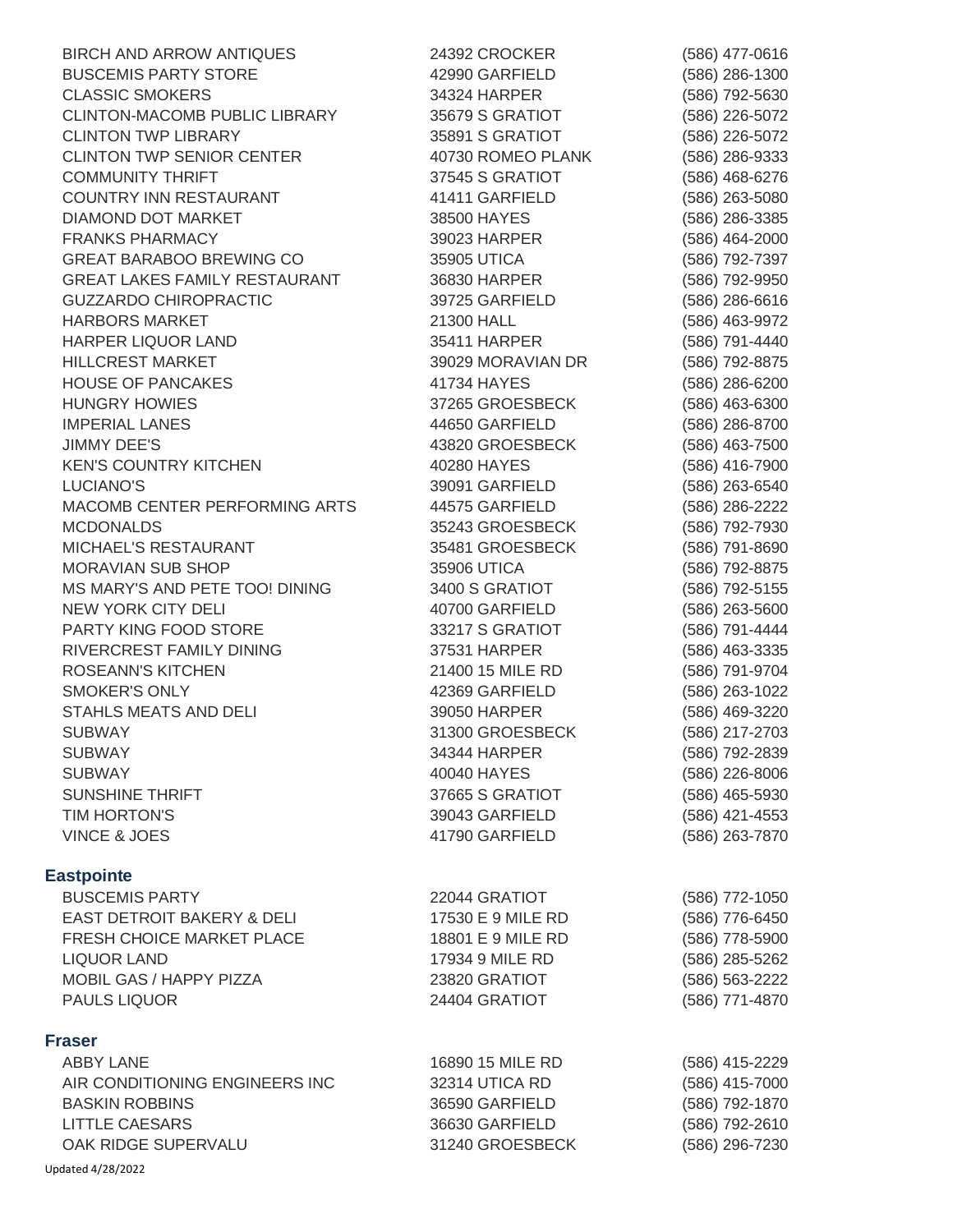| <b>SCHOTT'S MARKET</b><br><b>VIK'S DINER</b>                                                                                                                                                                                                                                                                                                                             | 16659 14 MILE RD<br>16000 15 MILE RD                                                                                                                                                                                                                                                    | (586) 293-7790<br>(586) 293-5030                                                                                                                                                                                                                                           |
|--------------------------------------------------------------------------------------------------------------------------------------------------------------------------------------------------------------------------------------------------------------------------------------------------------------------------------------------------------------------------|-----------------------------------------------------------------------------------------------------------------------------------------------------------------------------------------------------------------------------------------------------------------------------------------|----------------------------------------------------------------------------------------------------------------------------------------------------------------------------------------------------------------------------------------------------------------------------|
| <b>Harrison Township</b><br><b>BENTLEY'S ROADHOUSE</b><br>BENVENUTO FAMILY RESTAURANT<br><b>BUSCEMI'S PARTY</b><br><b>CARLO'S PIZZA</b><br><b>METRO PARTY SHOPPE</b><br><b>SOENEN'S MARKET</b><br><b>SUBWAY</b>                                                                                                                                                          | 28410 S RIVER RD<br>39539 JEFFERSON<br>29965 S RIVER RD<br>28370 S RIVER RD<br>38666 JEFFERSON<br>27360 S RIVER RD<br>26070 CROCKER BLVD                                                                                                                                                | $(586)$ 465-3663<br>(586) 493-6002<br>(586) 468-4779<br>(586) 469-9900<br>(586) 463-2173<br>(586) 465-4311<br>(586) 469-2957                                                                                                                                               |
| <b>Macomb</b><br>7-ELEVEN<br><b>BEAUMONT MEDICAL CENTER</b><br><b>BELLE TIRE</b><br><b>BURGER KING</b><br>EL CHARRO RESTAURANT<br><b>GREG'S BAKERY</b><br><b>JET'S PIZZA</b><br>KIM'S NAILS AND SPA<br><b>LEO'S CONEY ISLAND</b><br><b>MARATHON</b><br><b>MCDONALDS</b><br><b>MOBIL PIT STOP</b><br><b>MOBIL PIT STOP</b><br>NATIONAL CONEY ISLAND<br>PALACE LIQUOR SHOP | 45100 N GRATIOT AVE<br>15979 HALL<br><b>15607 HALL</b><br>45470 GRATIOT<br>21519 21 MILE RD<br>48852 ROMEO PLANK<br>21956 23 MILE RD<br>20249 HALL RD<br>20257 HALL<br><b>15255 HALL</b><br>45700 GRATIOT<br>16500 26 MILE RD<br>45844 GRATIOT<br><b>15555 HALL</b><br>15429 21 MILE RD | (586) 598-4004<br>(586) 416-8410<br>(586) 884-3277<br>(586) 238-3030<br>(586) 598-7556<br>(586) 263-5121<br>(586) 598-8600<br>(586) 263-3323<br>(586) 286-2300<br>(586) 566-1344<br>(586) 949-5528<br>(586) 677-0314<br>(586) 329-3662<br>(586) 566-9558<br>(586) 566-0460 |
| <b>Memphis</b><br><b>MEMPHIS PARTY STORE</b><br><b>MOM'S COUNTRY KITCHEN</b>                                                                                                                                                                                                                                                                                             | 80183 MAIN ST<br>81057 MAIN ST                                                                                                                                                                                                                                                          | $(810)$ 392-2005<br>(810) 392-2210                                                                                                                                                                                                                                         |
| <b>Mount Clemens</b><br>CAPTAINS LANDING RESTAURANT<br><b>D BROTHERS</b><br><b>GOLDEN GREEK</b><br><b>GUS' CONEY</b><br>MACOMB COURTHOUSE<br><b>MOTHER'S FOOD &amp; SPIRITS</b><br><b>MT CLEMENS LIBRARY</b><br>MT CLEMENS MUNICIPAL<br>THE ENGINE HOUSE<br><b>YMCA</b>                                                                                                  | <b>152 NORTH RIVER RD</b><br>43544 GRATIOT<br>180 GROESBECK<br>55 N MAIN ST<br>40 N MAIN ST<br>61 N WALNUT<br>150 CASS AVE<br>10 N MAIN ST<br>309 CASS AVE<br>10 NORTH RIVER RD                                                                                                         | (586) 493-9551<br>(586) 465-5957<br>(586) 463-8788<br>(586) 463-6750<br>(586) 469-7171<br>(586) 468-4444<br>(586) 469-6200<br>(586) 469-5240<br>(586) 468-2442<br>$(586)$ 468-1411                                                                                         |
| <b>New Baltimore</b><br><b>AMVETS POST 52</b><br><b>BAY COIN LAUNDRY</b><br><b>COUNTRY INN</b><br>DIMITRI'S OPA RESTAURANT<br>ECCO FAMILY BOOKSTORE<br><b>HUNGRY HOWIE'S</b><br><b>JEANINE'S ART</b><br><b>KROGER</b><br>Updated 4/28/2022                                                                                                                               | 51285 COUNTY LINE RD<br>35193 23 MILE RD<br>35229 23 MILE RD<br>50875 GRATIOT AVE<br>51117 WASHINGTON ST<br>37595 GREEN ST<br>51056 ATWOOD<br>35000 23 MILE RD                                                                                                                          | (586) 725-0865<br>(586) 725-7127<br>(586) 725-1225<br>(586) 329-1054<br>(586) 725-2022<br>(586) 725-4999<br>(586) 725-0067<br>(586) 725-5660                                                                                                                               |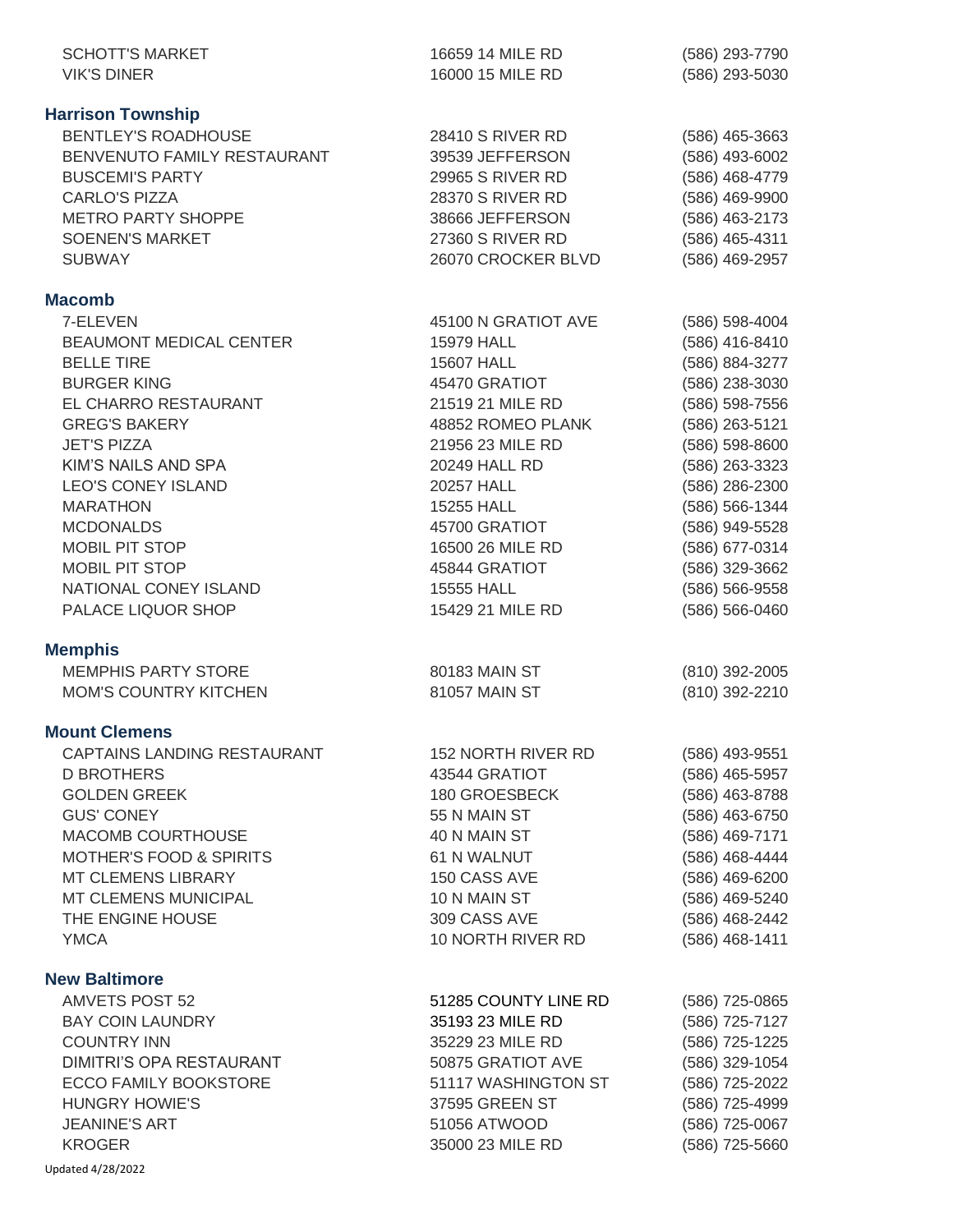| MACDONALD PUBLIC LIBRARY<br><b>NEW BALTIMORE CITY OFFICES</b><br><b>NEW BALTIMORE PLACE</b><br>ON THE BAY CUSTOMS<br>SEEBURGER'S CHEESEBURGERS<br><b>SHELL GAS</b><br>STOSH & SALVATORE'S PIZZA & BISTRO<br>THE LITTLE MUSTARD SEED CAFE & SHOP | 36480 MAIN ST<br>36535 GREEN ST<br>51140 HUNTLEY AVE<br>51034 WASHINGTON ST<br>35351 23 MILE RD<br>37820 GREEN ST<br>37700 GREEN ST<br>51111 WASHINGTON ST | (586) 725-0273<br>(586) 725-2151<br>(586) 725-8470<br>(586) 273-7695<br>(586) 273-7160<br>(586) 648-7415<br>(586) 725-6700<br>(586) 716-9255 |
|-------------------------------------------------------------------------------------------------------------------------------------------------------------------------------------------------------------------------------------------------|------------------------------------------------------------------------------------------------------------------------------------------------------------|----------------------------------------------------------------------------------------------------------------------------------------------|
| <b>New Haven</b><br>LENOX TOWNSHIP LIBRARY                                                                                                                                                                                                      | 58976 MAIN ST                                                                                                                                              | (586) 749-3430                                                                                                                               |
| <b>Ray</b>                                                                                                                                                                                                                                      |                                                                                                                                                            |                                                                                                                                              |
| RAY TOWNSHIP PUBLIC LIBRARY<br><b>RAY TOWNSHIP OFFICES</b>                                                                                                                                                                                      | 64255 WOLCOTT RD<br>64255 WOLCOTT RD                                                                                                                       | (586) 749-7130<br>(586) 794-5171                                                                                                             |
| <b>Richmond</b>                                                                                                                                                                                                                                 |                                                                                                                                                            |                                                                                                                                              |
| <b>BALL EQUIPMENT</b>                                                                                                                                                                                                                           | 68811 MAIN ST                                                                                                                                              | (586) 430-1252                                                                                                                               |
| <b>CHAPS</b>                                                                                                                                                                                                                                    | 69294 MAIN ST                                                                                                                                              | (586) 727-4500                                                                                                                               |
| <b>GIERK SHOE STORE</b><br>LOIS WAGNER MEMORIAL LIBRARY                                                                                                                                                                                         | 68131 MAIN ST<br>35200 DIVISION RD                                                                                                                         | (586) 727-4775<br>(586) 727-2665                                                                                                             |
| <b>MCDONALDS</b>                                                                                                                                                                                                                                | 67600 MAIN ST                                                                                                                                              | (586) 727-2800                                                                                                                               |
| PAPOU'S                                                                                                                                                                                                                                         | 67240 MAIN ST                                                                                                                                              | (586) 727-1199                                                                                                                               |
| RICHMOND CHAMBER OF COMMERCE                                                                                                                                                                                                                    | 35700 DIVISION RD, SUITE A                                                                                                                                 | (586) 727-3266                                                                                                                               |
| TED'S CONEY ISLAND                                                                                                                                                                                                                              | 67176 GRATIOT                                                                                                                                              | (586) 727-6200                                                                                                                               |
| <b>VILLAGE CAFÉ</b><br><b>WEEKS' MEAT MARKET</b>                                                                                                                                                                                                | 68940 MAIN ST<br>36452 DIVISION RD                                                                                                                         | (586) 727-3663<br>(586) 727-8500                                                                                                             |
| <b>Romeo</b>                                                                                                                                                                                                                                    |                                                                                                                                                            |                                                                                                                                              |
| APPLE ORCHARD INN                                                                                                                                                                                                                               | 62840 VAN DYKE                                                                                                                                             | (586) 752-2188                                                                                                                               |
| <b>BAY NURSING</b>                                                                                                                                                                                                                              | 255 N BAILEY                                                                                                                                               | (586) 752-1111                                                                                                                               |
| <b>FOUR CORNERS DINER</b>                                                                                                                                                                                                                       | 231 E ST CLAIR ST                                                                                                                                          | (586) 785-3136                                                                                                                               |
| FRONTIER TOWN PLAZA                                                                                                                                                                                                                             | 67300 VAN DYKE                                                                                                                                             | (586) 752-6260                                                                                                                               |
| <b>GOLDEN BUDDHA</b><br><b>MAIN STREET BAR &amp; GRILL</b>                                                                                                                                                                                      | 70931 VAN DYKE<br>223 N MAIN ST                                                                                                                            | (586) 752-7900                                                                                                                               |
| MAIN'S TREAT COFFEEHOUSE                                                                                                                                                                                                                        | 215 MAIN ST                                                                                                                                                | (586) 336-0259<br>(586) 785-3432                                                                                                             |
| ROMEO CONEY ISLAND                                                                                                                                                                                                                              | 130 S MAIN ST                                                                                                                                              | (586) 752-5730                                                                                                                               |
| ROMEO FAMILY RESTAURANT                                                                                                                                                                                                                         | 66020 VAN DYKE                                                                                                                                             | (586) 752-6211                                                                                                                               |
| <b>ROMEO PARKS &amp; REC</b>                                                                                                                                                                                                                    | 361 MORTON RD                                                                                                                                              | (586) 752-6543                                                                                                                               |
| <b>SHERNNI'S CANDIES</b>                                                                                                                                                                                                                        | 67310 VAN DYKE                                                                                                                                             | (586) 752-7190                                                                                                                               |
| THEE OFFICE PUB                                                                                                                                                                                                                                 | 128 S MAIN ST                                                                                                                                              | (586) 752-6680                                                                                                                               |
| <b>UPTOWN BUSCEMI'S</b><br>YOUNGER'S IRISH TAVERN                                                                                                                                                                                               | 211 E ST CLAIR ST<br>120 S MAIN ST                                                                                                                         | (586) 752-4000<br>(586) 752-4400                                                                                                             |
| <b>Roseville</b>                                                                                                                                                                                                                                |                                                                                                                                                            |                                                                                                                                              |
| <b>ACE HARDWARE</b>                                                                                                                                                                                                                             | 26340 GRATIOT                                                                                                                                              | (586) 773-8160                                                                                                                               |
| <b>DEE'S BARBER SHOP</b>                                                                                                                                                                                                                        | 31079 13 MILE RD                                                                                                                                           | (586) 776-1210                                                                                                                               |
| <b>EMBASSY LIQUOR</b>                                                                                                                                                                                                                           | 29010 BEACONSFIELD ST                                                                                                                                      | (586) 771-7880                                                                                                                               |
| <b>HAIR ODYSSEY</b>                                                                                                                                                                                                                             | 32480 GRATIOT                                                                                                                                              | (586) 269-2170                                                                                                                               |
| <b>LEO'S CONEY ISLAND</b>                                                                                                                                                                                                                       | 15198 13 MILE RD                                                                                                                                           | (586) 779-7930                                                                                                                               |
| NATIONAL CONEY ISLAND<br>NATIONAL CONEY ISLAND                                                                                                                                                                                                  | 27027 GRATIOT<br>28901 GROESBECK                                                                                                                           | (586) 776-2933<br>(586) 772-1324                                                                                                             |
| PAPARONI'S PIZZA                                                                                                                                                                                                                                | 32801 14 MILE RD                                                                                                                                           | (586) 296-7700                                                                                                                               |
| PLAZA LIQUOR                                                                                                                                                                                                                                    | 17732 FRAZHO RD                                                                                                                                            | (586) 773-1850                                                                                                                               |
| Updated 4/28/2022                                                                                                                                                                                                                               |                                                                                                                                                            |                                                                                                                                              |
|                                                                                                                                                                                                                                                 |                                                                                                                                                            |                                                                                                                                              |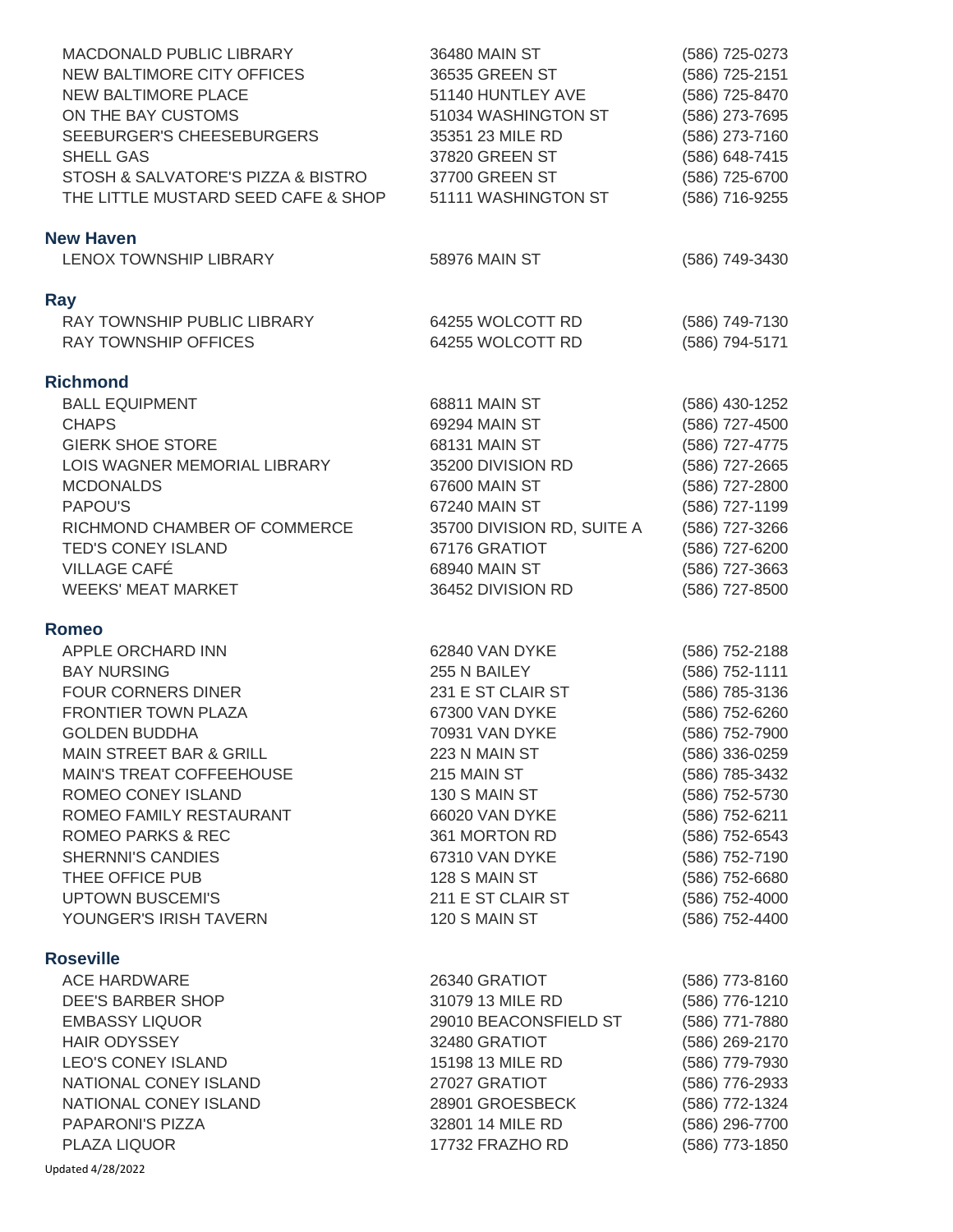| ROSEVILLE LIQUOR<br>ROSEVILLE PUBLIC LIBRARY | 15520 FRAZHO RD<br>29777 GRATIOT | (586) 779-6139<br>(586) 445-5407 |
|----------------------------------------------|----------------------------------|----------------------------------|
| SEEBURGER'S CHEESEBURGER                     | 26756 GRATIOT                    | (586) 362-8585                   |
| <b>Shelby Township</b>                       |                                  |                                  |
| <b>ACHATZ PIE CO</b>                         | 45153 MARKET                     | (586) 566-8863                   |
| <b>ARBY'S</b>                                | 14016 23 MILE RD                 | (586) 566-6689                   |
| <b>HAMLIN PUB</b>                            | 55079 VAN DYKE                   | (586) 786-9350                   |
| <b>KEN'S COZY CAFE</b>                       | 50640 VAN DYKE                   | (586) 254-5460                   |
| <b>KWONG TUNG CHINESE</b>                    | 8160 VAN DYKE / 23               | (586) 739-1511                   |
| <b>LEO'S CONEY ISLAND</b>                    | 55250 VAN DYKE                   | (586) 781-8230                   |
| <b>LITTLE CAESARS</b>                        | 47069 HAYES                      | (586) 532-5020                   |
| <b>LITTLE CAESARS</b>                        | 48904 VAN DYKE / 22              | (586) 254-8800                   |
| NATIONAL CONEY ISLAND                        | 50784 SCHOENHERR                 | (586) 566-9656                   |
| PAULEE'S RESTAURANT                          | 48964 HAYES                      | (586) 247-8200                   |
| REDWOOD DENTAL GROUP                         | 45720 SCHOENHERR                 | (586) 566-1600                   |
| SHELBY BOWLING LANES                         | 50721 VAN DYKE                   | (586) 731-4800                   |
| <b>SHELBY LIBRARY</b>                        | 51680 VAN DYKE                   | (586) 739-7414                   |
| ST CLAIR SPECIAL PHYSICIANS                  | 45640 SCHOENHERR                 | (586) 286-7800                   |
| STEAKHOUSE WINE & SPIRITS                    | 48834 VAN DYKE / 22              | (586) 731-3900                   |
| <b>SUBWAY</b>                                | 45555 MOUND RD                   | (586) 739-3277                   |
| UNCLE PETER'S PASTIES                        | 52155 VAN DYKE AVE               | (586) 997-0902                   |
| <b>VINEYARDS MARKET</b>                      | 45747 MOUND RD                   | (586) 739-5800                   |
|                                              |                                  |                                  |
| <b>St Clair Shores</b>                       |                                  |                                  |
| <b>CAFFE FAR BELLA</b>                       | 23415 GREATER MACK AVE           | (586) 773-2233                   |
| <b>CHICKEN SHACK</b>                         | 30926 HARPER                     | (586) 415-7500                   |
| <b>CHINA WOK</b>                             | 28620 HARPER                     | (586) 773-8804                   |
| DETROIT CONEY                                | 25801 JEFFERSON                  | (586) 777-4002                   |
| EL CHARRO RESTAURANT                         | 24401 HARPER                     | (586) 779-5060                   |
| MACOMB COUNTY HEALTH                         | 25401 HARPER                     | (586) 466-6800                   |
| MALOOF JEWLRY                                | 28525 HARPER                     | (586) 774-2100                   |
| PAISANO'S PIZZA                              | 30019 HARPER                     | (586) 777-5471                   |
| PALMER'S INN FAMILY DINING                   | 28660 HARPER                     | (586) 776-0600                   |
| <b>ROSE'S FAMLY DINING</b>                   | 31301 HARPER                     | (586) 296-9390                   |
| ST CLAIR SHORES LIBRARY                      | 22500 E 11 MILE RD               | (586) 771-9020                   |
| ST CLAIR SHORES MUNICIPAL                    | 27600 JEFFERSON                  | (586) 445-5200                   |
| <b>SUBWAY</b>                                | <b>28701 HARPER</b>              | (586) 498-8579                   |
| THE CHEESECAKE SHOPPE                        | 23409 GREATER MACK AVE           | (586) 773-2090                   |
| <b>WINE DOCK</b>                             | 24421 JEFFERSON                  | (586) 776-6454                   |
| <b>Sterling Heights</b>                      |                                  |                                  |
| AL'S HIDEAWAY BAR & GRILL                    | 43126 VAN DYKE                   | (586) 731-1120                   |
| ANTONIO'S ITALIAN FOODS                      | 38900 RYAN                       | (586) 939-4440                   |
| APPLEBEE'S                                   | 37004 VAN DYKE                   | (586) 268-9801                   |
| <b>BP</b>                                    | 40375 UTICA                      | (586) 722-7013                   |
| <b>BRIGHTSIDE DENTAL</b>                     | 13750 19 MILE RD                 | (586) 229-1916                   |
| <b>BUSCEMI'S</b>                             | 40428 VAN DYKE                   | (586) 268-3370                   |
| <b>CHICKEN SHACK</b>                         | 37010 VAN DYKE                   | (586) 276-0788                   |
| <b>CHICKPEA KITCHEN</b>                      | 39525 MOUND                      | (586) 795-5555                   |
| DAVID'S MINI MART                            | 38100 VAN DYKE                   | (586) 268-7780                   |
| DK'S CONEY ISLAND                            | 13401 15 MILE RD                 | (586) 275-0006                   |
| <b>GATOR JAKE'S BAR &amp; GRILL</b>          | 36863 VAN DYKE                   | (586) 983-3700                   |
| <b>GRACE CENTER THRIFT</b>                   | 43584 VAN DYKE                   | (586) 997-9942                   |

Updated 4/28/2022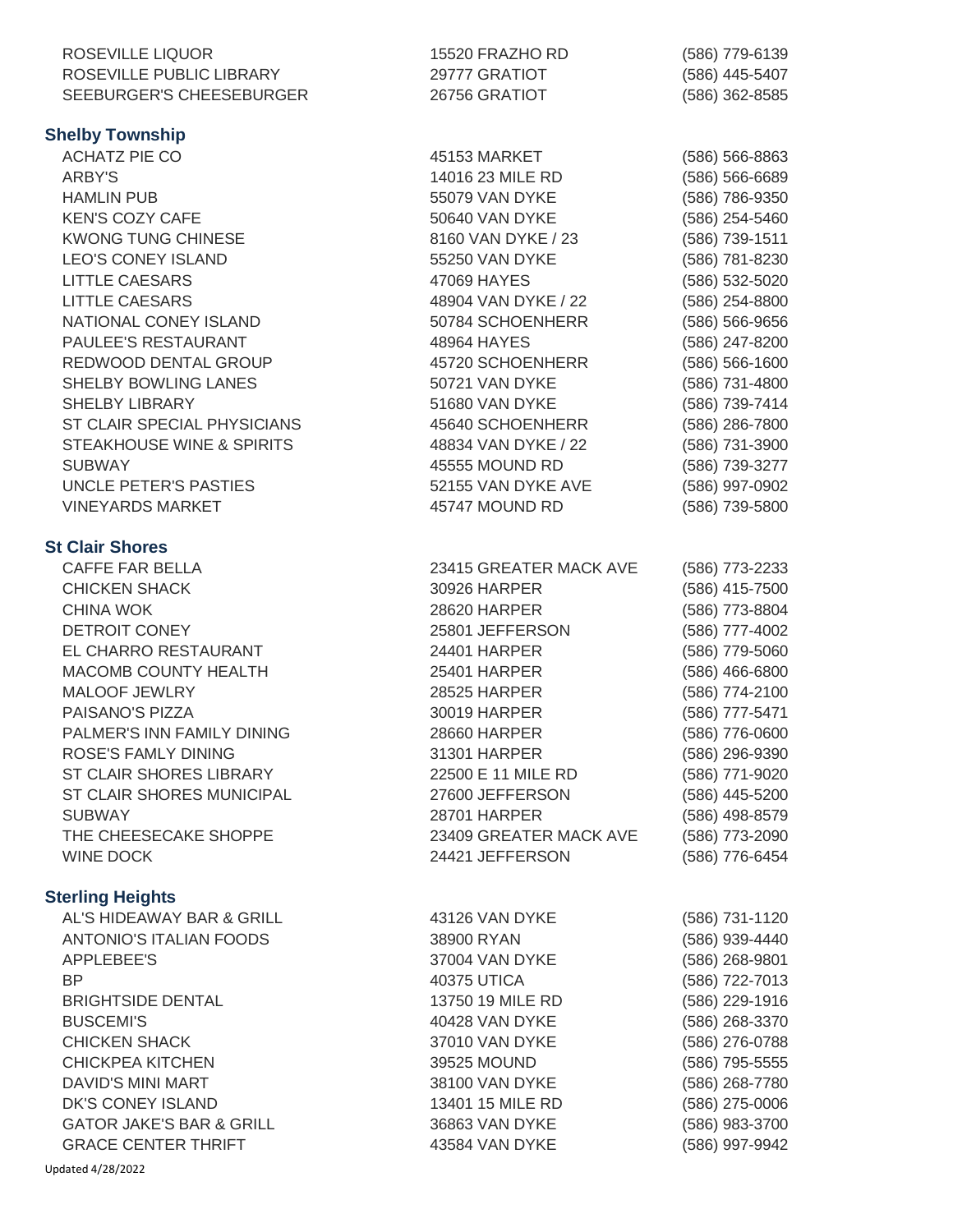| <b>GRINDERZ</b>                        | 3661 RYAN + 15 MILE RD | (586) 977-7272 |
|----------------------------------------|------------------------|----------------|
| <b>HAPPY'S PIZZA</b>                   | 36843 MOUND            | (586) 795-4444 |
| <b>HARDEE'S HAMBURGERS</b>             | 35155 MOUND            | (586) 274-9708 |
| <b>HIBACHI BUFFET</b>                  | 33431 VAN DYKE         | (586) 264-7000 |
| HOT SPOT COFFEE, THE                   | 36819 MOUND            | (586) 268-9080 |
| <b>IKE'S RESTAURANT &amp; CATERING</b> | 38550 VAN DYKE         | (586) 979-4460 |
| <b>INTERNATIONAL FOODS</b>             | 38964 DEQUINDRE        | (586) 979-3665 |
| <b>JET'S PIZZA</b>                     | 13450 15 MILE RD       | (586) 826-3900 |
| <b>LAKESIDE VILLA</b>                  | 15150 SHORELINE DR     | (586) 247-3151 |
| <b>NAJORS LIQUOR</b>                   | 43903 VAN DYKE         | (586) 739-6580 |
| NEW WAVE LAUNDRY                       | 43775 VAN DYKE         | (586) 803-0000 |
| <b>NICKY D'S</b>                       | 39099 VAN DYKE         | (586) 977-0031 |
| ORANGE TREE CAFE                       | 13408 15 MILE RD       | (586) 795-9912 |
| PANCHO VILLA'S                         | 4127 15 MILE RD + RYAN | (586) 939-2531 |
| PASSPORT PIZZA                         | 13737 15 MILE RD       | (586) 247-0000 |
| <b>RJ'S BAR &amp; GRILL</b>            | 37125 VAN DYKE         | (586) 264-5262 |
| <b>ROGER'S ROOST</b>                   | 33626 SCHOENHERR       | (586) 979-7550 |
| STARDUST LIQUOR SHOP                   | 35800 VAN DYKE         | (586) 977-8930 |
| STERLING CONEY ISLAND                  | 37372 VAN DYKE         | (586) 978-9988 |
| <b>SUBWAY</b>                          | 13425 SCHOENHERR       | (586) 268-4770 |
| <b>SUBWAY</b>                          | 38357 DODGE PARK RD    | (586) 264-5300 |
| <b>TUBBY'S</b>                         | 33488 VAN DYKE         | (586) 275-2412 |
| <b>TUBBY'S</b>                         | 43491 VAN DYKE         | (586) 254-1815 |
|                                        |                        |                |
| <b>Utica</b>                           |                        |                |
| <b>BIG AL'S FIREHOUSE</b>              | 49035 SCHOENHERR       | (586) 731-1990 |
| <b>BUSCEMI'S PARTY</b>                 | 8315 HALL              | (586) 731-5930 |
| <b>CLINTON WOMENS HEALTH</b>           | 11051 HALL             | (586) 726-6556 |
| <b>HEALTH FIRST IMAGING</b>            | 11051 HALL             | (586) 254-5759 |
| NICK'S COUNTRY OVEN                    | 51990 VAN DYKE         | (586) 739-8815 |
| <b>REY'S AUTO TIRE</b>                 | 45450 SCHOENHERR       | (586) 566-0009 |
| <b>SALVATION ARMY</b>                  | 45250 NORTHPOINTE BLVD | (586) 997-0965 |
| <b>SAVORY GRILL</b>                    | 45288 VAN DYKE         | (586) 739-8450 |
|                                        |                        |                |
| <b>Warren</b>                          |                        |                |
| <b>ACE HARDWARE</b>                    | 15162 E 13 MILE RD     | (586) 776-0250 |
| <b>BRONX BURGERS</b>                   | <b>32747 MOUND</b>     | (586) 939-7800 |
| <b>DUNKIN DONUTS</b>                   | 5847 13 MILE RD        | (586) 275-2807 |
| <b>GREAT LAKES ACE HARDWARE</b>        | 3830 RYAN              | (586) 751-6210 |
| <b>HUNGRY HOWIE'S</b>                  | 31912 RYAN             | (586) 939-3290 |
| <b>JET'S PIZZA</b>                     | 29202 RYAN             | (586) 558-8588 |
| <b>KERBY'S KONEY ISLAND</b>            | 6004 12 MILE RD        | (586) 619-5300 |
| <b>LIQUOR STORE</b>                    | 31850 RYAN             | (586) 268-0290 |
| <b>LORI'S CAFE</b>                     | 15188 E 13 MILE RD     | (586) 777-8750 |
| <b>PARTY KING</b>                      | 3884 RYAN              | (586) 582-0903 |
| <b>SUBWAY</b>                          | 32620 VAN DYKE         | (586) 795-0000 |
| <b>TUBBY'S SUBS</b>                    | 13804 12 MILE RD       | (586) 773-5700 |
| UNCLE JOE'S CHICKEN FINGERS            | 32637 VAN DYKE         | (586) 883-9643 |
| <b>WARREN MARKET LIQUOR</b>            | <b>28069 MOUND</b>     | (586) 751-4740 |
|                                        |                        |                |
| <b>Washington Township</b>             |                        |                |
| <b>BUSCEMI'S PARTY SHOPPE</b>          | 58880 VAN DYKE         | (586) 992-3300 |
| <b>MCLAREN MEDICAL</b>                 | 8180 26 MILE RD        | (586) 465-2000 |
| <b>MOBIL PIT STOP</b>                  | 16500 26 MILE RD       | (586) 677-0314 |
|                                        |                        |                |

Updated 4/28/2022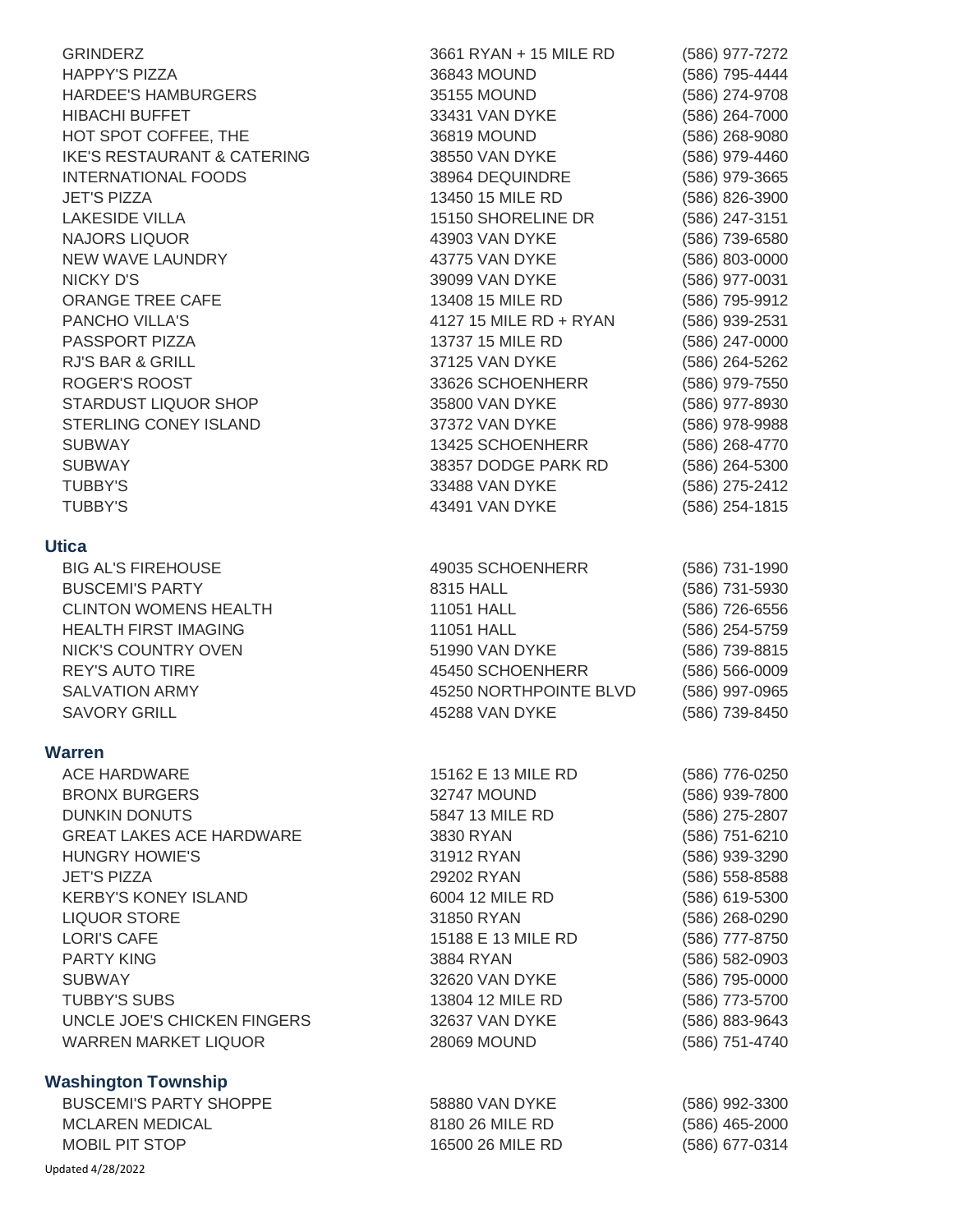| NOSTALGIA PIZZA<br>ROCKEY'S PARTY SHOP<br><b>WASHINGTON ELEVATOR</b><br><b>WASHINGTON PARKS &amp; REC</b><br>WASH-N-TIME<br><b>WENDY'S</b> | 57889 VAN DYKE<br>59380 VAN DYKE<br>7030 WEST RD<br>57880 VAN DYKE<br>58872 VAN DYKE<br>66650 VAN DYKE | (586) 207-1097<br>(586) 781-0022<br>(586) 781-4822<br>(586) 752-6543<br>(586) 677-9334<br>(586) 752-3277 |  |
|--------------------------------------------------------------------------------------------------------------------------------------------|--------------------------------------------------------------------------------------------------------|----------------------------------------------------------------------------------------------------------|--|
| <b>Oakland County</b>                                                                                                                      |                                                                                                        |                                                                                                          |  |
| <b>Berkley</b>                                                                                                                             |                                                                                                        |                                                                                                          |  |
| <b>JIMMY'S COUNTRY OVEN</b>                                                                                                                | 4075 12 MILE RD                                                                                        | (248) 548-0288                                                                                           |  |
| O'MARA'S RESTAURANT                                                                                                                        | 2555 12 MILD RD                                                                                        | (248) 399-6750                                                                                           |  |
| <b>WILD BILL'S TOBACCO</b>                                                                                                                 | 2530 12 MILE RD                                                                                        | (248) 607-3656                                                                                           |  |
| <b>Birmingham</b>                                                                                                                          |                                                                                                        |                                                                                                          |  |
| <b>MOBIL GAS</b>                                                                                                                           | 1065 ADAMS                                                                                             | $(248)$ 258-2000                                                                                         |  |
|                                                                                                                                            |                                                                                                        |                                                                                                          |  |
| <b>Bloomfield Township</b><br><b>LEO'S CONEY ISLAND</b>                                                                                    | 6535 TELEGRAPH                                                                                         |                                                                                                          |  |
|                                                                                                                                            |                                                                                                        | $(248)$ 646-8568                                                                                         |  |
| <b>Clarkston</b>                                                                                                                           |                                                                                                        |                                                                                                          |  |
| <b>HAMLIN PUB</b>                                                                                                                          | 6394 SASHABAW RD                                                                                       | (248) 922-1700                                                                                           |  |
| <b>JALAPEÑO'S RESTAURANT</b>                                                                                                               | 7743-A SASHABAW RD                                                                                     | (248) 241-6394                                                                                           |  |
| <b>Farmington</b>                                                                                                                          |                                                                                                        |                                                                                                          |  |
| <b>CAMELIA'S MEXICAN GRILL</b>                                                                                                             | 28990 ORCHARD LAKE RD                                                                                  | (248) 702-0558                                                                                           |  |
| <b>HAPPY'S PIZZA</b>                                                                                                                       | 27845 ORCHARD LAKE RD                                                                                  | (248) 553-7777                                                                                           |  |
| <b>Lake Orion</b>                                                                                                                          |                                                                                                        |                                                                                                          |  |
| <b>LEO'S CONEY ISLAND</b>                                                                                                                  | 281 S BROADWAY ST                                                                                      | (248) 693-8283                                                                                           |  |
| RICK'S ON THE LAKE PARTY STORE                                                                                                             | 511 HEIGHTS RD                                                                                         | (248) 693-0164                                                                                           |  |
| <b>Lakeville</b>                                                                                                                           |                                                                                                        |                                                                                                          |  |
| <b>LAKEVIEW MARKET</b>                                                                                                                     | 503 LAKEVILLE RD                                                                                       | (248) 628-0250                                                                                           |  |
|                                                                                                                                            |                                                                                                        |                                                                                                          |  |
| <b>Oakland</b>                                                                                                                             |                                                                                                        |                                                                                                          |  |
| <b>S&amp;M MARKET</b>                                                                                                                      | 10 S ROCHESTER RD                                                                                      | (586) 752-5259                                                                                           |  |
| <b>Oxford</b>                                                                                                                              |                                                                                                        |                                                                                                          |  |
| <b>ACE HARDWARE</b>                                                                                                                        | 558 LAPEER                                                                                             | (248) 800-4404                                                                                           |  |
| <b>AMERICAN LEGION</b>                                                                                                                     | 130 E DRAHNER RD                                                                                       | (248) 628-9081                                                                                           |  |
| <b>ART &amp; DICK'S PARTY STORE</b>                                                                                                        | 81 W BURDICK                                                                                           | (248) 628-4376                                                                                           |  |
| <b>CASA REAL</b>                                                                                                                           | 21 S WASHINGTON ST                                                                                     | (248) 969-2801                                                                                           |  |
| <b>COLLIER LANES</b>                                                                                                                       | 879 S LAPEER RD                                                                                        | (248) 628-2851                                                                                           |  |
| <b>DOMINO'S PIZZA</b>                                                                                                                      | 979 S LAPEER RD                                                                                        | (248) 628-3202                                                                                           |  |
| <b>GOLDEN DRAGON</b>                                                                                                                       | 32 S WASHINGTON ST                                                                                     | (248) 628-9800                                                                                           |  |
| <b>LITTLE CESARS</b>                                                                                                                       | 89 W BURDICK                                                                                           | (248) 628-6302                                                                                           |  |
| OXFORD TAP ROOM                                                                                                                            | 36 S WASHINGTON ST                                                                                     | (248) 236-0380                                                                                           |  |
| <b>SUBWAY</b>                                                                                                                              | 95 W BURDICK                                                                                           | (248) 969-6920                                                                                           |  |
| <b>WILD BILL'S TOBACCO</b>                                                                                                                 | 196 S WASHINGTON ST                                                                                    | (248) 969-3780                                                                                           |  |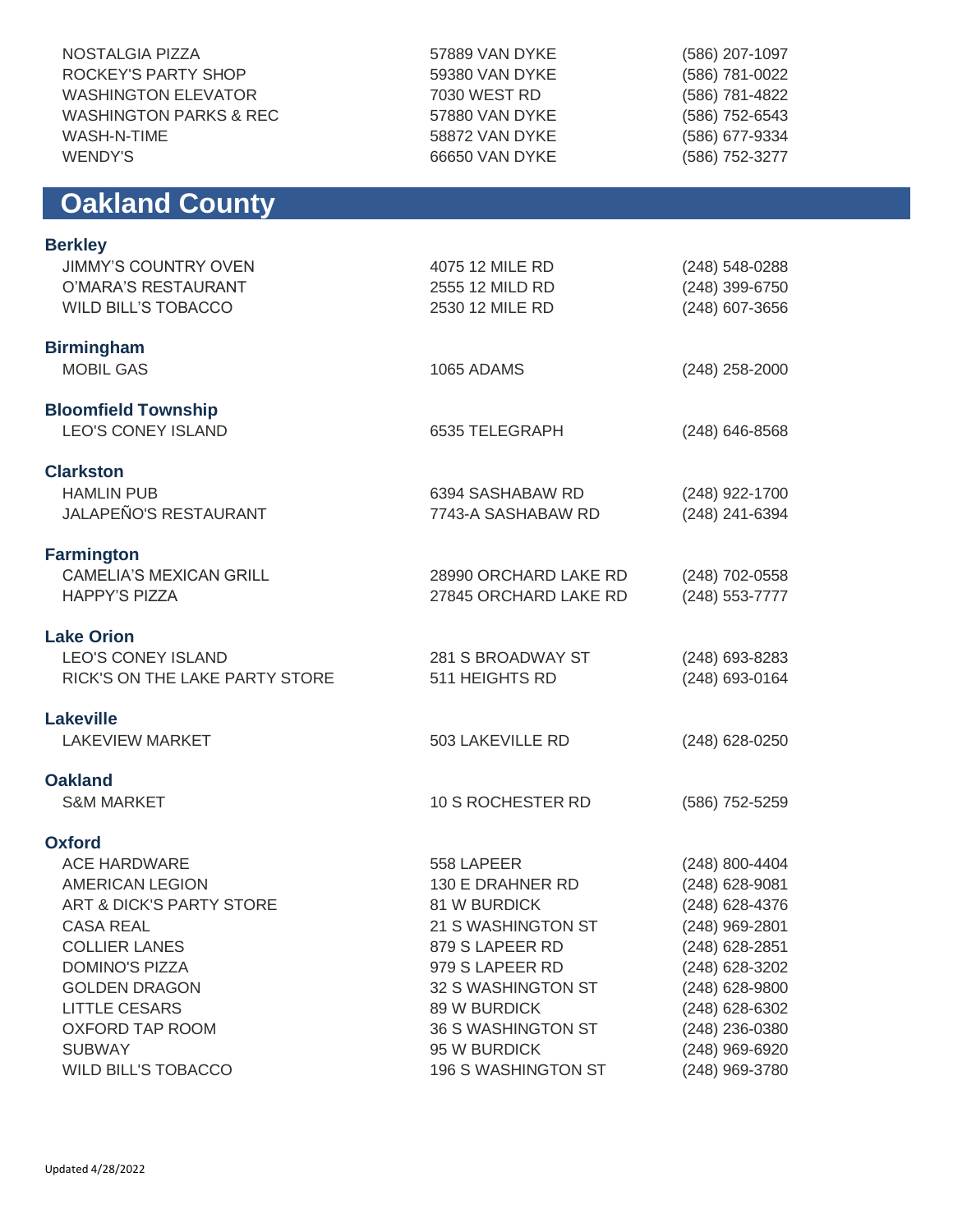| <b>Pontiac</b>                     |                     |                |
|------------------------------------|---------------------|----------------|
| <b>HURON FOODS</b>                 | 1116 HURON ST       | (248) 738-4900 |
| LEFTY'S FAMOUS CHEESESTEAK HOAGIES | 101 TELEGRAPH       | (248) 977-3045 |
| MR. CORNED BEEF                    | 39 TELEGRAPH        | (248) 481-7910 |
| PETE'S CONEY ISLAND                | 839 W HURON RD      | (248) 334-5050 |
| <b>Rochester</b>                   |                     |                |
| <b>ALEX'S RESTAURANT</b>           | 3178 ROCHESTER RD   | (248) 852-2288 |
| <b>BIG BOY RESTAURANT</b>          | 3756 ROCHESTER RD   | (248) 852-5540 |
| <b>JET'S PIZZA</b>                 | 1425 TIENKEN RD     | (248) 650-2900 |
| PHYSICAL THERAPY                   | 2226 CROOKS RD      | (248) 289-3584 |
| <b>RED WAGON SHOPPE</b>            | 2940 ROCHESTER RD   | (248) 852-9307 |
| RETRO FITNESS AC                   | 637 N MAIN ST       | (586) 359-0156 |
| <b>SUNOCO GAS</b>                  | 3420 ROCHESTER RD   | (248) 474-0900 |
| <b>TACO BELL</b>                   | 2855 ROCHESTER RD   | (248) 853-5407 |
| <b>Rochester Hills</b>             |                     |                |
| <b>HAMLIN PUB</b>                  | 1988 S ROCHESTER RD | (248) 656-7700 |
| <b>KERBY'S KONEY ISLAND</b>        | 2552 ADAMS          | (248) 413-5000 |
| <b>Royal Oak</b>                   |                     |                |
| <b>AVENUE FAMILY RESTAURANT</b>    | 31253 WOODWARD      | (248) 549-4130 |
| <b>DUGGAN'S IRISH PUB</b>          | 31501 WOODWARD      | (248) 549-3659 |
| <b>GOLDEN BASKET RESTAURANT</b>    | 38826 WOODWARD      | (248) 549-1588 |
| <b>Troy</b>                        |                     |                |
| <b>4 POINTS DINER</b>              | 33145 DEQUINDRE     | (248) 588-6110 |
| <b>CAPITAL WINE &amp; LIQUOR</b>   | 6037 ROCHESTER RD   | (248) 879-8957 |
| <b>CHINA KING</b>                  | 1430 CROOKS         | (248) 816-6888 |
| EL PATIO MEXICAN RESTAURANT        | 2891 DEQUINDRE      | (248) 528-0106 |
| <b>KNAPP'S DONUTS</b>              | 6057 ROCHESTER RD   | (248) 813-8370 |
| <b>MANNY'S LIQUOR SHOP</b>         | 42951 DEQUINDRE     | (248) 828-7245 |
| MAPLE VETERINARY HOSPITAL          | 2981 IOWA DR        | (248) 585-2622 |
| MCDONALD'S                         | 4819 ROCHESTER RD   | (248) 524-2437 |
| <b>NEW YORK BURGER &amp; GRILL</b> | 2089 W SOUTH BLVD   | (248) 879-6800 |
| PUDGE'S PLACE DELI & CAFE          | 4927 ROCHESTER RD   | (248) 686-9310 |
| <b>Waterford</b>                   |                     |                |
| <b>DIXIE DINER</b>                 | 4983 DIXIE HWY      | (248) 383-8192 |
| DUNKIN' DONUTS & BASKIN-ROBBINS    | 4775 DIXIE HWY      | (248) 674-9501 |
| <b>GREEN APPLE RESTAURANT</b>      | 4780 M-24 DIXIE HWY | (248) 618-7330 |
| <b>TACO BELL</b>                   | 4743 DIXIE HWY      | (248) 673-5055 |

## **St Clair County**

### **Algonac**

ALGONAC CITY HALL ALGONAC-CLAY LIBRARY ALGONAC LIQUOR CLAY TOWNSHIP OFFICE DECKER'S LANDING & MARINA DR MEGAN BRADFORD CHIROPRACTIC FLAMING GRILL

805 ST CLAIR RIVER DR 2011 ST CLAIR RIVER DR 411 MICHIGAN ST 4710 POINTE TREMBLE 9081 ANCHOR BAY DR 624 MICHIGAN ST 1065 ST CLAIR RIVER DR (810) 794-9361 (810) 794-4471 (810) 794-1001 (810) 794-9303 (810) 794-3852 (810) 512-8080 (810) 512-5184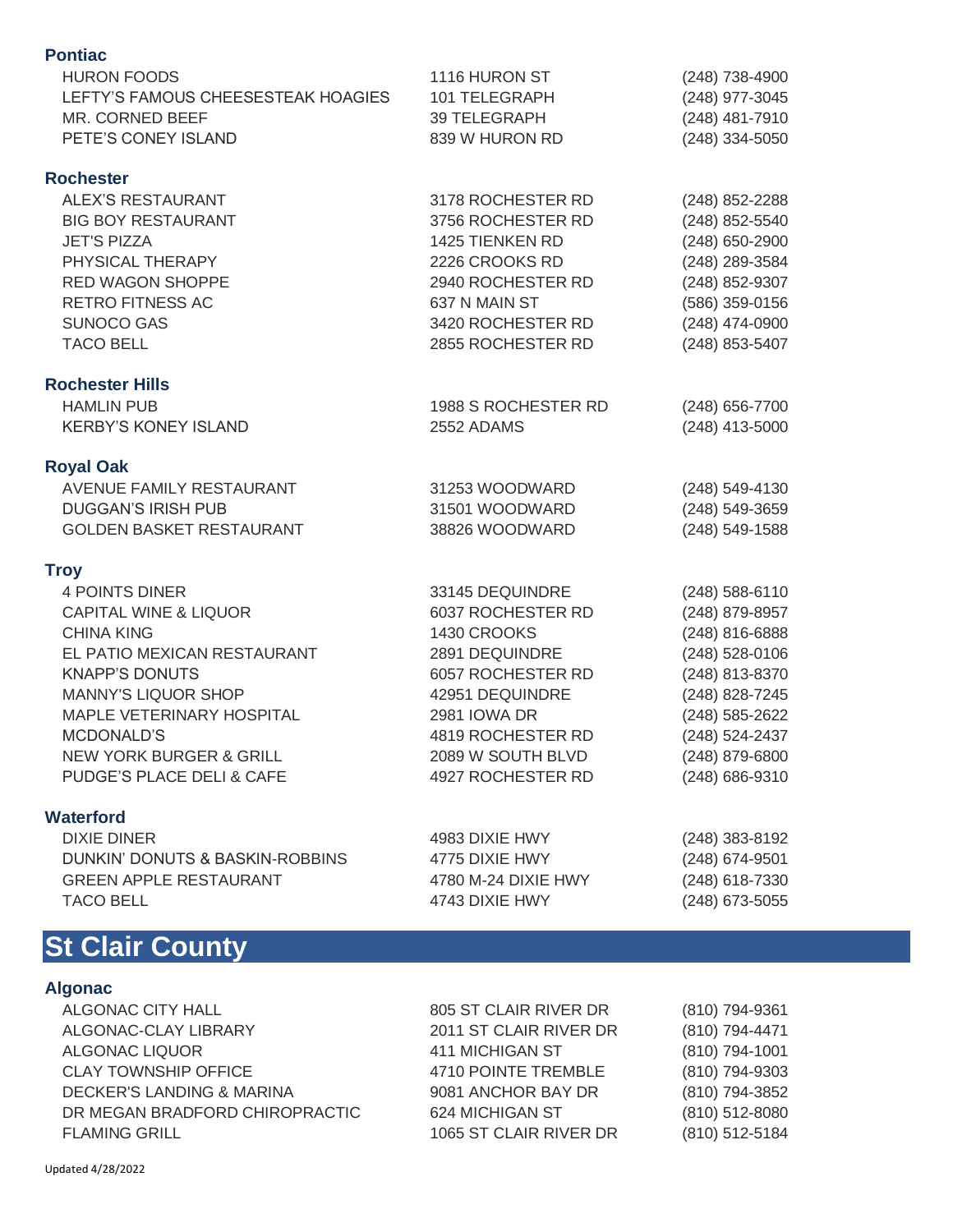| <b>JET'S PIZZA</b><br>LUMBERJACK - ALGONAC<br><b>TACO BELL</b> | 1071 ST CLAIR RIVER DR<br>3740 POINTE TREMBLE<br>800 POINTE TREMBLE | (810) 794-7777<br>(810) 794-4921<br>(810) 512-8048 |
|----------------------------------------------------------------|---------------------------------------------------------------------|----------------------------------------------------|
| Avoca                                                          |                                                                     |                                                    |
| <b>AVOCA MARKET</b>                                            | 8804 AVOCA RD                                                       | (810) 324-2995                                     |
| <b>Burtchville</b>                                             |                                                                     |                                                    |
| <b>LAKEPORT MARKET</b><br><b>MOBIL</b>                         | 7096 3RD ST<br>7756 LAKESHORE                                       | (810) 385-3330<br>(810) 327-1734                   |
| <b>Capac</b>                                                   |                                                                     |                                                    |
| CAPAC HARDWARE (DO IT BEST)<br><b>CAPAC PUBLIC LIBRARY</b>     | 121 N MAIN ST<br>111 N MAIN ST                                      | $(810)$ 395-7660<br>(810) 395-7000                 |
| <b>CONRAD COMMUNITY CENTER</b><br><b>FRONNEY'S FOODS</b>       | 585 N MAIN ST<br>3433 CAPAC RD                                      | (810) 395-7889<br>(810) 395-2272                   |
| HOLLY MEADOWS GOLF COURSE<br><b>MARATHON / SUBWAY</b>          | 4855 CAPAC RD<br>120 MAIN ST                                        | (810) 395-4653<br>(810) 395-7711                   |
| <b>Casco</b>                                                   |                                                                     |                                                    |
| <b>ADAIR BAR</b><br><b>ADAIR MARKET</b><br>FRED GRANDE FORD    | 8033 ST CLAIR HWY<br>3504 PALMS RD<br>10901 GRATIOT                 | (810) 329-3056<br>(810) 329-3028<br>(586) 727-3415 |
| <b>MOBIL PIT STOP</b><br><b>SUNOCO</b>                         | 10253 DIVISION<br>8021 DIVISION                                     | (586) 727-8433<br>(810) 326-3970                   |
| <b>China Township</b>                                          |                                                                     |                                                    |
| <b>LUCKY'S MARKET</b><br>YOUNGS FUNERAL HOME                   | 5815 ST CLAIR HWY<br>4061 ST CLAIR HWY                              | (810) 329-9432<br>(810) 329-4766                   |
| <b>Clay Township</b>                                           |                                                                     |                                                    |
| <b>CLUB CAPRI</b>                                              | 6343 DYKE RD                                                        | (810) 794-7431                                     |
| <b>COLONY PARTY STORE</b><br><b>SEASON GIFT &amp; MORE</b>     | M-29/DYKE RD<br>3634 DYKE RD                                        | (810) 671-3333<br>(810) 512-4763                   |
| <b>Clyde</b>                                                   |                                                                     |                                                    |
| FORT TRODD                                                     | 6350 LAPEER                                                         | (810) 987-4889                                     |
| SUNOCO/HARBOR XPRESS<br>THE DORSEY HOUSE                       | 6349 LAPEER<br>6008 BEARD RD                                        | (810) 705-0076<br>(810) 385-9793                   |
| <b>Columbus</b>                                                |                                                                     |                                                    |
| THE SMOKE HAUS                                                 | 7886 GRATIOT AVE                                                    | (586) 727-6093                                     |
| <b>T'S ROCKIN ROADHOUSE</b><br><b>TREE SIDE MARKET</b>         | 8826 GRATIOT AVE<br>8792 GRATIOT AVE                                | (586) 727-2728<br>(586) 430-1186                   |
| <b>Cottrellville</b>                                           |                                                                     |                                                    |
| ALGONAC STATE PARK<br>TOWNSHIP OF COTTRELLVILLE                | 8732 RIVER RD<br>7008 MARSH RD                                      | (810) 765-5605<br>(810) 765-4730                   |
| <b>East China</b>                                              |                                                                     |                                                    |
| <b>ANCHOR INN</b><br><b>DAIRY QUEEN</b>                        | 6000 RIVER RD<br>1980 RIVER RD<br>4601 S RIVER RD                   | (810) 765-8877<br>(810) 329-3539                   |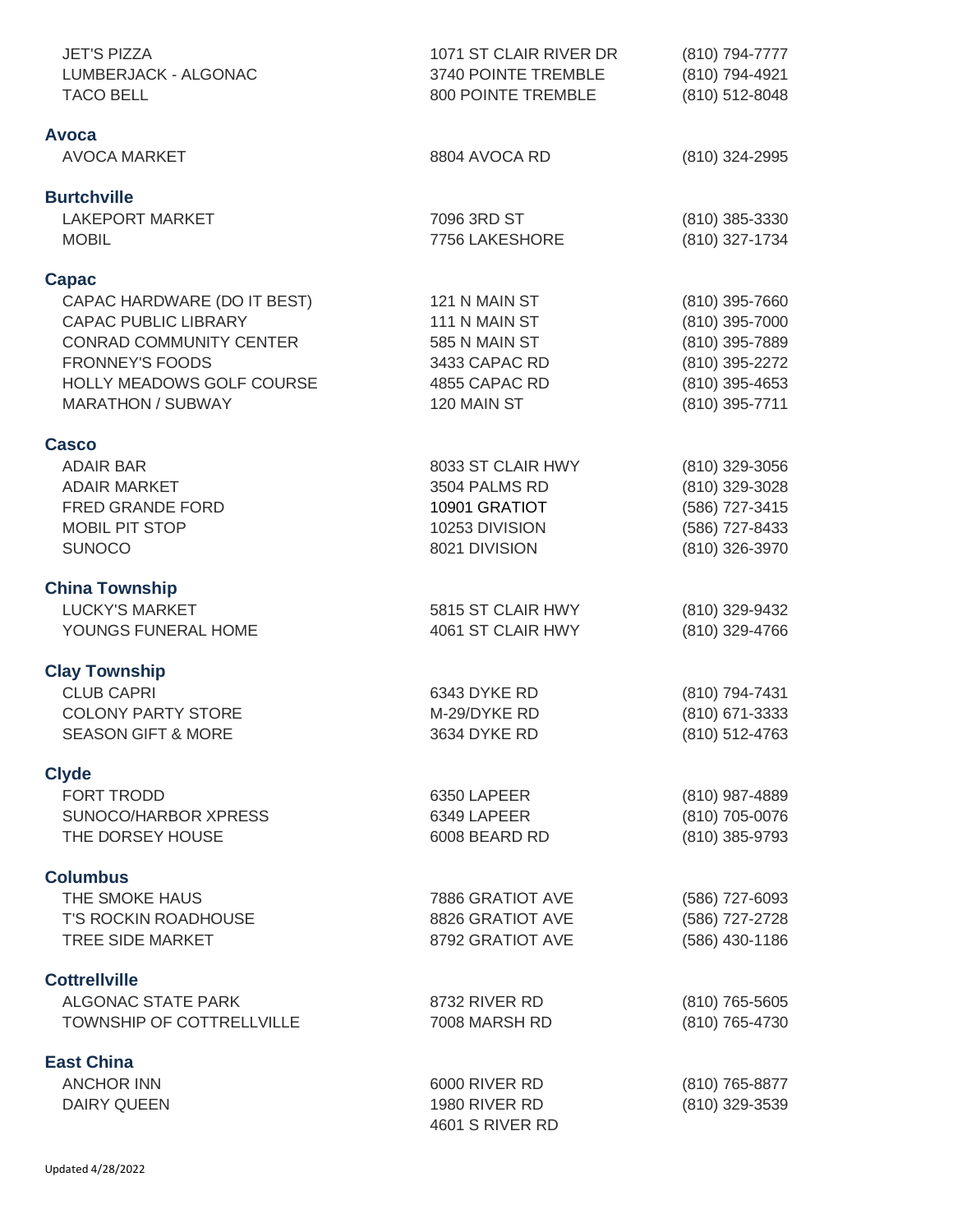| <b>MALLARD'S LANDING</b><br><b>SOARING DREAMS</b>                                                                                                                                                                                                                                                     | 201 N. RIVERSIDE AVE.<br>STE. B7-3                                                                                                                                                                                                                   | (810) 329-7169<br>(586) 764-3802                                                                                                                                                                                                       |
|-------------------------------------------------------------------------------------------------------------------------------------------------------------------------------------------------------------------------------------------------------------------------------------------------------|------------------------------------------------------------------------------------------------------------------------------------------------------------------------------------------------------------------------------------------------------|----------------------------------------------------------------------------------------------------------------------------------------------------------------------------------------------------------------------------------------|
| <b>Emmett</b>                                                                                                                                                                                                                                                                                         |                                                                                                                                                                                                                                                      |                                                                                                                                                                                                                                        |
| <b>EMMETT HARDWARE</b><br>TROMBLEY'S COUNTRY MARKET                                                                                                                                                                                                                                                   | 3147 MAIN ST<br>12015 BRYCE RD                                                                                                                                                                                                                       | (810) 384-6505<br>(810) 384-6512                                                                                                                                                                                                       |
| <b>Fair Haven</b>                                                                                                                                                                                                                                                                                     |                                                                                                                                                                                                                                                      |                                                                                                                                                                                                                                        |
| <b>ANCHOR BAY SCUBA</b><br><b>BOBBY MACS</b><br><b>BP</b><br>COVE CAFÉ<br>OFF THE HOOK<br><b>STUCK IN SEAWEED</b>                                                                                                                                                                                     | 8655 DIXIE HWY<br>8287 DIXIE HWY<br>8751 DIXIE HWY<br>8089 DIXIE HWY<br>8094 DIXIE HWY<br>8709 DIXIE HWY                                                                                                                                             | (586) 725-1991<br>(586) 725-5602<br>(586) 273-7922<br>(586) 701-0288<br>(586) 725-5774<br>(586) 648-7388                                                                                                                               |
| <b>Fort Gratiot</b>                                                                                                                                                                                                                                                                                   |                                                                                                                                                                                                                                                      |                                                                                                                                                                                                                                        |
| <b>APPLEBEE'S</b><br><b>BIG BOY</b><br><b>BLUE WATER LODGE</b><br><b>CHEAP CHARLIE'S</b><br><b>DAIRY QUEEN</b><br>DAYBREAK CAFÉ<br><b>DUNKIN DONUTS</b><br><b>FAY'S PARTY PORT</b><br><b>GOODWILL INDUSTRIES</b><br><b>KFC</b><br><b>MAMA VICKIES CONEY ISLAND</b><br><b>MCDONALDS</b><br>TIM HORTONS | 3700 PINE GROVE AVE<br>3961 24TH AVE<br>2840 KEEWAHDIN RD<br>4495 24TH AVE<br>3852 PINE GROVE AVE<br>3910 24TH AVE<br>4625 24TH AVE<br>3832 KEEWAHDIN RD<br>4177 24TH AVE<br>3040 KRAFFT RD<br>4425 24TH AVE<br>4155 24TH AVE<br>3829 PINE GROVE AVE | (810) 984-5682<br>(810) 985-9691<br>(810) 213-2767<br>(810) 385-5511<br>(810) 982-8066<br>(810) 966-5000<br>(816) 937-2116<br>(810) 385-5797<br>(810) 385-5541<br>(810) 385-3311<br>(810) 385-8880<br>(810) 385-9080<br>(810) 982-4047 |
| <b>Goodells</b><br><b>GOODELLS MARKET</b>                                                                                                                                                                                                                                                             | 8532 MORRIS                                                                                                                                                                                                                                          | (810) 325-9300                                                                                                                                                                                                                         |
| <b>Harsens Island</b>                                                                                                                                                                                                                                                                                 |                                                                                                                                                                                                                                                      |                                                                                                                                                                                                                                        |
| <b>BROWNS</b><br>THE WATERFRONT SHOPPE                                                                                                                                                                                                                                                                | 6630 MIDDLE CHANNEL<br>3061 S CHANNEL                                                                                                                                                                                                                | (810) 748-3640<br>(810) 748-1999                                                                                                                                                                                                       |
| <b>Ira Township</b>                                                                                                                                                                                                                                                                                   |                                                                                                                                                                                                                                                      |                                                                                                                                                                                                                                        |
| <b>IRA CHIROPRACTIC</b><br><b>IRA TOWNSHIP LIBRARY</b><br>M-29 DINER                                                                                                                                                                                                                                  | 8806 DIXIE HWY<br>7013 MELDRUM RD<br>9816 DIXIE HWY                                                                                                                                                                                                  | (586) 725-7000<br>(586) 725-9081<br>(586) 684-3412                                                                                                                                                                                     |
| <b>Jeddo</b>                                                                                                                                                                                                                                                                                          |                                                                                                                                                                                                                                                      |                                                                                                                                                                                                                                        |
| <b>J&amp;D MARKET</b>                                                                                                                                                                                                                                                                                 | 88498 WILDCAT RD                                                                                                                                                                                                                                     | (810) 327-6220                                                                                                                                                                                                                         |
| <b>Kimball</b><br>AMERICAN LEGION POST 525<br><b>BAYMONT</b><br>CAVIS PIONEER RESTAURANT<br><b>G LYNN CAMPBELL LIBRARY</b><br><b>HUNGRY HOWIE'S</b><br><b>MARATHON - MARYSVILLE</b><br>PINK ELEPHANT BAR<br>PORT HURON KOA<br>Updated 4/28/2022                                                       | 7150 SMITHS CREEK RD<br>1611 RANGE RD<br>5600 LAPEER RD<br>1955 ALLEN RD<br>5295 LAPEER RD<br>4565 GRATIOT<br>340 HENRY ST<br>5111 LAPEER RD                                                                                                         | $(810)$ 367-6351<br>(810) 364-8000<br>(810) 982-4001<br>(810) 982-9171<br>(810) 984-8800<br>(810) 364-4700<br>(810) 367-9242<br>(810) 987-4070                                                                                         |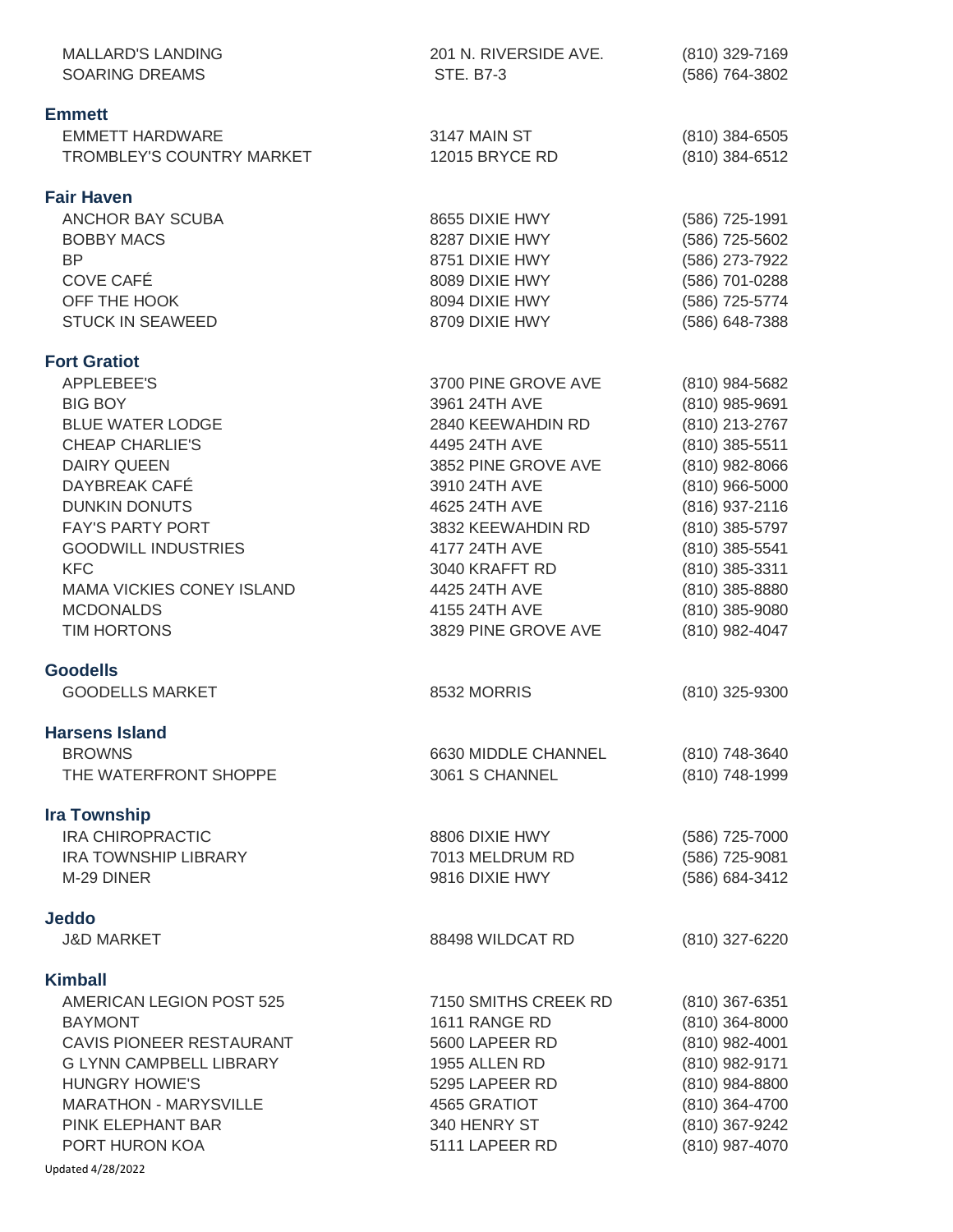| <b>SUNOCO GAS</b><br><b>WADHAMS COUNTRY KITCHEN</b><br>WADHAMS HOUSE OF PIZZA & SCOOPS<br><b>WADHAMS PHARMACY</b> | 5271 LAPEER RD<br>2838 STABLE DR<br>5433 LAPEER RD<br>5277 LAPEER RD | (810) 989-7820<br>(810) 985-4953<br>(810) 987-2131<br>(810) 984-8200 |
|-------------------------------------------------------------------------------------------------------------------|----------------------------------------------------------------------|----------------------------------------------------------------------|
| <b>Lakeport</b><br><b>BIG GEORGE'S CONEY ISLAND</b><br><b>BURTCHVILLE LIBRARY</b><br><b>LAKEPORT TAVERN</b>       | 7870 LAKESHORE<br>7093 SECOND ST<br>7140 LAKESHORE                   | (810) 327-6534<br>(810) 385-8550<br>(810) 385-3344                   |
| <b>Marine City</b>                                                                                                |                                                                      |                                                                      |
| <b>ANITA'S</b>                                                                                                    | 341 S WATER ST                                                       | (810) 765-7177                                                       |
| <b>DAIRY QUEEN</b>                                                                                                | 736 FAIRBANKS                                                        | (810) 765-5096                                                       |
| <b>FOXFIRE FIXIN'S</b>                                                                                            | <b>7200 RIVER RD</b>                                                 | (810) 765-9255                                                       |
| <b>GARS RESTAURANT</b>                                                                                            | 126 S WATER ST                                                       | (810) 765-4692                                                       |
| LUMBERJACK - MARINE CITY                                                                                          | 715 CHARTIER                                                         | (810) 765-8827                                                       |
| <b>MARINE CITY AUTO</b>                                                                                           | 6730 RIVER RD                                                        | (810) 765-9000                                                       |
| MARINE CITY CHAMBER OF COMMERCE                                                                                   | 480 S WATER ST                                                       | (810) 765-4501                                                       |
| MARINE CITY FISH COMPANY                                                                                          | 240 S WATER ST                                                       | (810) 765-5477                                                       |
| <b>MARINE CITY LIBRARY</b>                                                                                        | 300 S PARKER                                                         | (810) 765-5233                                                       |
| MARINE CITY PHYSICAL THERAPY                                                                                      | 115 S MAIN ST                                                        | (810) 765-1086                                                       |
| MARINER COVE SENIOR APARTMENTS                                                                                    | 6550 KING RD                                                         | (810) 765-9685                                                       |
| <b>MOBIL MART</b><br><b>MUFFLER DOCTOR</b>                                                                        | 325 S PARKER<br>102 FAIRBANKS                                        | (810) 765-6050<br>(810) 765-3541                                     |
| POPCORN PARADISE                                                                                                  | 324 WATER ST                                                         | (810) 246-1428                                                       |
| SHEAR STYLE                                                                                                       | 521 WEST BLVD                                                        | (810) 765-4422                                                       |
| SP AUTOMOTIVE REFINISHING                                                                                         | 6242 KING RD                                                         | (810) 765-3100                                                       |
| <b>SWEET TOOTH</b>                                                                                                | 312 S WATER ST                                                       | (810) 765-4070                                                       |
| <b>TANNING SALON</b>                                                                                              | 515 PARKER                                                           | (810) 420-0324                                                       |
| <b>TENYER'S AUTOMOTIVE</b>                                                                                        | 213 KATHERINE ST                                                     | (810) 765-4711                                                       |
| <b>TIM'S PARTY STORE</b>                                                                                          | 1038 S PARKER                                                        | (810) 765-4941                                                       |
| <b>VGS</b>                                                                                                        | 6764 S RIVER RD                                                      | (810) 765-4061                                                       |
| <b>WONTON PALACE</b>                                                                                              | 308 S PARKER                                                         | (810) 765-8968                                                       |
| ZIMMER CHIROPRACTIC                                                                                               | 447 S WATER ST                                                       | (810) 765-5622                                                       |
| ZIMMERMAN MEAT MARKET                                                                                             | 126 BROADWAY                                                         | (810) 765-8800                                                       |
| <b>Marysville</b>                                                                                                 |                                                                      |                                                                      |
| <b>4 STAR RESTAURANT</b>                                                                                          | 1835 GRATIOT                                                         | (810) 364-6950                                                       |
| <b>BIG BOY RESTAURANT</b>                                                                                         | 2555 GRATIOT                                                         | (810) 364-5133                                                       |
| <b>BLUE WATER COINS &amp; RESALE</b>                                                                              | 1323 GRATIOT                                                         | (810) 299-0022                                                       |
| <b>BURGER KING</b>                                                                                                | 3100 GRATIOT                                                         | (810) 364-6390                                                       |
| <b>DALIANOS</b>                                                                                                   | 3150 GRATIOT                                                         | (810) 364-4466                                                       |
| <b>GRONEK'S PARTY STORE</b><br><b>KFC</b>                                                                         | 2850 GRATIOT                                                         | (810) 364-9552                                                       |
| LUMBERJACK - MARYSVILLE                                                                                           | 1501 GRATIOT<br>151 RANGE RD                                         | (810) 364-5130<br>(810) 364-8877                                     |
| LYNWOOD BAR                                                                                                       | 596 BUSHA HWY                                                        | (810) 364-8114                                                       |
| MARYSVILLE PUBLIC LIBRARY                                                                                         | 1175 DELAWARE                                                        | (810) 364-9493                                                       |
| MARYSVILLE TIRE & AUTO (GOODYEAR)                                                                                 | 291 RANGE RD                                                         | (810) 364-4700                                                       |
| <b>NEW MILLENNIUM SALON</b>                                                                                       | 1332 MICHIGAN                                                        | (810) 364-5440                                                       |
| PELICAN CAFÉ                                                                                                      | 2825 GRATIOT                                                         | (810) 364-6383                                                       |
| SPRINGGROVE VARIETY                                                                                               | 2311 GRATIOT                                                         | (810) 364-3933                                                       |
| <b>SUBWAY</b>                                                                                                     | 1030 GRATIOT                                                         | (810) 364-7737                                                       |
| <b>SUPER 8 MOTEL</b>                                                                                              | 1484 GRATIOT                                                         | (810) 292-0328                                                       |
| <b>TIM HORTONS</b>                                                                                                | 1551 GRATIOT                                                         | (810) 388-0029                                                       |
| Updated 4/28/2022                                                                                                 |                                                                      |                                                                      |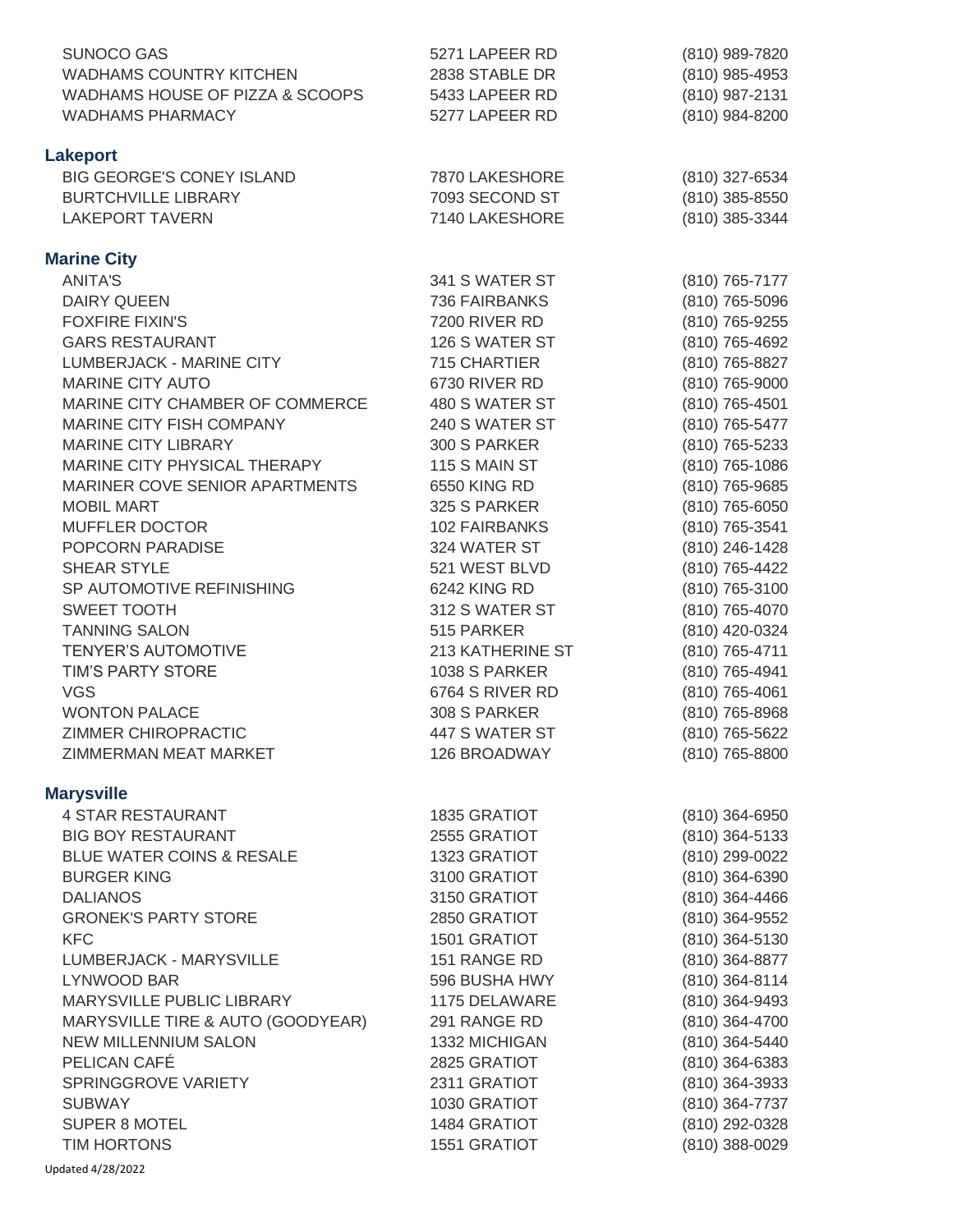| TREZURE HUNT                          | 1130 GRATIOT         | (810) 388-9313                   |
|---------------------------------------|----------------------|----------------------------------|
| VILLAGE CLEAN LAUNDROMAT              | 2323 GRATIOT         | (810) 364-8822                   |
| YUM YUMS                              | 1150 GRATIOT         | (810) 294-5114                   |
| <b>Memphis</b>                        |                      |                                  |
| <b>MEMPHIS PARTY STORE</b>            | 80183 MAIN ST        | $(810)$ 392-2005                 |
|                                       |                      |                                  |
| <b>Port Huron</b>                     |                      |                                  |
| A LITTLE SOMETHING                    | 205 HURON AVE        | (810) 479-9047                   |
| <b>AMERICAN GRILL</b>                 | 2900 LAPEER RD       | (810) 989-0390                   |
| ARBY'S                                | 1331 24TH ST         | (810) 984-5820                   |
| <b>BEVERAGE BARREL</b>                | 1433 MILITARY        | (810) 984-3617                   |
| <b>BIG BOY</b>                        | 3961 24TH AVE        | (810) 985-9691                   |
| <b>BLACK RIVER ECLECTIVE</b>          | 406 WATER ST         | (810) 987-3160                   |
| <b>BURGER KING</b>                    | 999 24TH ST          | (810) 987-6462                   |
| <b>CJ'S BAR &amp; GRILL</b>           | 3860 GRISWOLD ST     | (810) 982-7943                   |
| CASEY'S                               | 628 HURON AVE        | $(810)$ 982-0900                 |
| CHARTER TWP OF PORT HURON             | 3800 LAPEER RD       | (810) 987-6600                   |
| <b>CHEF SHELLS CATERING</b>           | 2639 24TH ST         | (810) 966-8371                   |
| <b>CHINA WOK</b>                      | 720 24TH ST          | (810) 984-4718                   |
| <b>COLONIAL DINER</b>                 | 2842 PINE GROVE AVE  | (810) 985-7333                   |
| <b>COUNCIL ON AGING</b>               | 600 GRAND RIVER      | (810) 987-8811                   |
| <b>DAIRY QUEEN</b>                    | 1220 MILITARY        | (810) 982-2808                   |
| <b>DENNY'S</b>                        | 4010 24TH AVE        | (810) 385-7424                   |
| <b>DUTY FREE</b>                      | 2425 PINE GROVE AVE  | (810) 987-7676                   |
| EVERYTHING CLASSIC ANTIQUES           | 315 HURON AVE        | (810) 989-5256                   |
| <b>EXQUISITE CORPSE COFFEE HOUSE</b>  | 410 WATER ST         | (810) 989-5242                   |
| <b>GOODWILL INDUSTRIES</b>            | 1013 26TH ST         | (810) 987-9333 EXT) 111          |
| <b>GREAT LAKES MARITIME CENTER</b>    | 51 WATER ST          | (810) 985-4817                   |
| <b>GREAT WALL</b>                     | 3554 PINE GROVE AVE  |                                  |
| <b>HAPPY'S PIZZA</b>                  | 1329 24TH ST         | (810) 985-3838<br>(810) 989-8888 |
| <b>HUNGRY HOWIE'S</b>                 | 1816 STONE ST        | (810) 987-7000                   |
| <b>HURON LADY II</b>                  | 207 WATER ST         |                                  |
| <b>JET'S PIZZA</b>                    | 2844 PINE GROVE AVE  | (810) 984-1500                   |
| <b>JET'S PIZZA SOUTH</b>              | 1345 24TH ST         | (810) 985-5559                   |
|                                       |                      | (810) 966-0705                   |
| <b>JIM RANKIN MEATS</b>               | 4319 LAPEER RD       | $(810)$ 984-1628                 |
| <b>KERR ALBERT</b>                    | 1121 MILITARY        | (810) 984-4129                   |
| <b>LIQUOR LOCKER</b>                  | 520 24TH ST          | (810) 985-7979                   |
| LITTLE CAESARS PIZZA                  | 1404 24TH ST         | (810) 985-3990                   |
| <b>MANCINOS</b>                       | 3540 PINE GROVE AVE  | (810) 966-3839                   |
| MARIA'S DOWNTOWN CAFÉ                 | 502 HURON ST         | $(810)$ 966-9200                 |
| <b>MCDONALDS</b>                      | 1201 24TH ST         | (810) 985-5030                   |
| <b>MERCY HOSPITAL - WEST ENTRANCE</b> | 2601 ELECTRIC AVE    | (810) 216-1500                   |
| NATURE'S LIVING BOUNTY                | 1923 HOLLAND         | (810) 364-9240                   |
| NICK'S FAMILY RESTAURANT              | 1329 A 24TH ST       | $(810)$ 966-3900                 |
| NICKY D'S                             | 1209 MILITARY        | (810) 937-5446                   |
| PALMS KRYSTAL BAR & GRILL             | 1535 PINE GROVE AVE  | (810) 985-9838                   |
| <b>PARTY EXPRESS</b>                  | 937 OAK ST           | (810) 982-1844                   |
| PINEVIEW ESTATES                      | 2900 GOLDEN CREST CT | (810) 982-7314                   |
| POMPEII'S                             | 1120 MILITARY        | (810) 966-3400                   |
| PORT HURON MUSIC CENTER (IN HALLWAY)  | 2700 PINE GROVE AVE  | $(810)$ 984-5081                 |
| PORT HURON SENIOR CENTER              | 600 GRAND RIVER AVE  | (810) 987-8811                   |
| RAVEN CAFÉ                            | 932 MILITARY         | (810) 984-4330                   |
| SAVE A LOT                            | 657 24TH ST          | (810) 987-7010                   |
| Updated 4/28/2022                     |                      |                                  |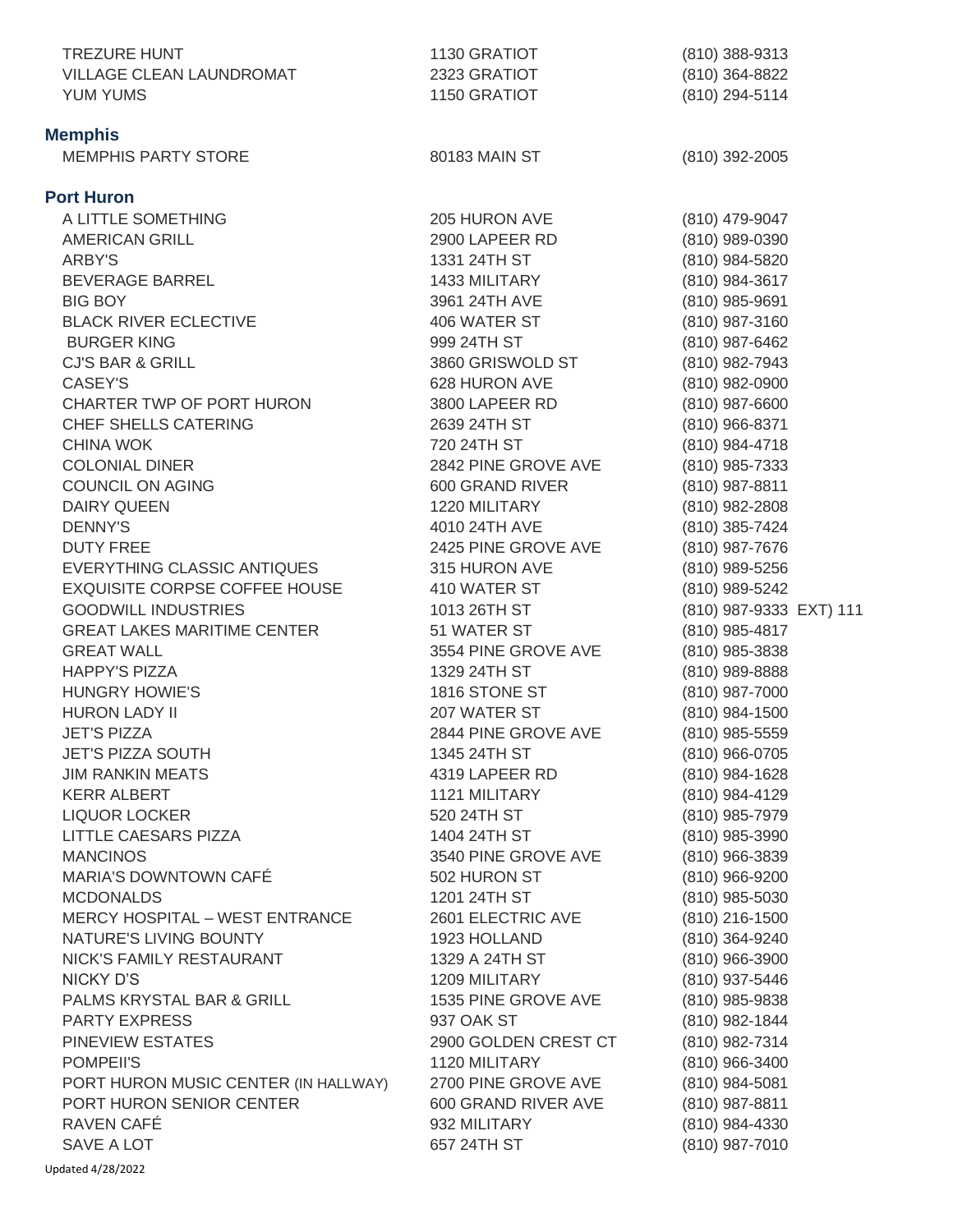| <b>SHELL &amp; WENDY'S</b><br>ST CLAIR LANDING SENIOR LIVING<br><b>TACO BELL</b><br>TED'S CONEY ISLAND<br><b>VIKING GYM</b><br><b>WENDY'S</b><br>ZIMMER CHIROPRACTIC                                                                                                                                                                                                                                                                                                                                                                                                                           | 2770 WADHAMS RD<br>3345 MILITARY<br>729 24TH ST<br>3962 24TH AVE<br>2422 LAPEER RD<br>2323 OAK ST<br>610 MINNIE ST                                                                                                                                                                                                                                                                                                                                                                                | (810) 982-2647<br>(810) 966-4614<br>(810) 987-3509<br>(810) 987-2960<br>(810) 985-8100<br>(810) 985-5255<br>(810) 987-7500                                                                                                                                                                                                                                                                                                 |
|------------------------------------------------------------------------------------------------------------------------------------------------------------------------------------------------------------------------------------------------------------------------------------------------------------------------------------------------------------------------------------------------------------------------------------------------------------------------------------------------------------------------------------------------------------------------------------------------|---------------------------------------------------------------------------------------------------------------------------------------------------------------------------------------------------------------------------------------------------------------------------------------------------------------------------------------------------------------------------------------------------------------------------------------------------------------------------------------------------|----------------------------------------------------------------------------------------------------------------------------------------------------------------------------------------------------------------------------------------------------------------------------------------------------------------------------------------------------------------------------------------------------------------------------|
| <b>Riley</b>                                                                                                                                                                                                                                                                                                                                                                                                                                                                                                                                                                                   |                                                                                                                                                                                                                                                                                                                                                                                                                                                                                                   |                                                                                                                                                                                                                                                                                                                                                                                                                            |
| LIFE OF RILEY PARTY STORE<br><b>RILEY TOWNSHIP OFFICES</b><br>SUNRISE/MARATHON                                                                                                                                                                                                                                                                                                                                                                                                                                                                                                                 | 1539 RILEY RD<br>13042 BELLE RIVER RD<br>2700 KINNEY RD                                                                                                                                                                                                                                                                                                                                                                                                                                           | (810) 392-3577<br>(810) 392-2326<br>(810) 384-6903                                                                                                                                                                                                                                                                                                                                                                         |
| <b>Smiths Creek</b>                                                                                                                                                                                                                                                                                                                                                                                                                                                                                                                                                                            |                                                                                                                                                                                                                                                                                                                                                                                                                                                                                                   |                                                                                                                                                                                                                                                                                                                                                                                                                            |
| <b>GREEN BARN WINERY</b><br><b>RAY'S MARKET</b>                                                                                                                                                                                                                                                                                                                                                                                                                                                                                                                                                | 775 N WADHAMS RD<br>1801 RICHMAN RD                                                                                                                                                                                                                                                                                                                                                                                                                                                               | (810) 367-2400<br>(810) 367-6867                                                                                                                                                                                                                                                                                                                                                                                           |
| <b>St Clair</b>                                                                                                                                                                                                                                                                                                                                                                                                                                                                                                                                                                                |                                                                                                                                                                                                                                                                                                                                                                                                                                                                                                   |                                                                                                                                                                                                                                                                                                                                                                                                                            |
| <b>BILL MACDONALD FORD</b><br><b>COUGHLIN JEWELERS</b><br><b>DRAGON WOK</b><br>DRIFTER'S RESTAURANT & LOUNGE<br><b>HUNGRY HOWIE'S</b><br><b>JET'S PIZZA</b><br><b>KNIGHTS OF COLUMBUS</b><br><b>LUMBERJACK - ST CLAIR</b><br><b>MCDONALDS</b><br><b>MURPHY'S</b><br>NEIMAN'S FAMILY MARKET<br>OLD COUNTRY CAFE<br><b>RED BARN MARKET</b><br><b>RED BARN MARKET</b><br>S & A LIQUOR<br>SOARING DREAMS THRIFT SHOP<br>ST CLAIR CONEY ISLAND<br>ST CLAIR HOUSING COMMISSION<br><b>ST CLAIR LIBRARY</b><br>ST CLAIR WELCOME & INFORMATION<br>THE VOYAGEUR<br>TIM HORTONS<br><b>WADHAM'S OIL CO</b> | 1200 CARNEY DR<br>516 S RIVERSIDE AVE<br>201 N RIVERSIDE AVE<br>201 N RIVERSIDE AVE<br>201 N RIVERSIDE AVE<br>1315 S RIVERSIDE AVE<br>3501 RATTLE RUN<br>2275 FRED MOORE HWY<br>1155 SOUTH CARNEY DR<br>505 CLINTON AVE<br>1167 S CARNEY DR<br>1635 FRED MOORE HWY<br>7053 GRATIOT<br>1151 RANGE RD<br>201 N RIVERSIDE AVE<br>201 N RIVERSIDE AVE #B7-3<br>201 N RIVERSIDE AVE #D6<br>400 S 3RD ST<br>310 S 2ND ST<br>201 N RIVERSIDE AVE<br>525 S RIVER RD<br>160 CLINTON AVE<br>1475 WADHAMS RD | (810) 637-5087<br>(810) 329-6866<br>(810) 329-8820<br>(810) 329-4913<br>(810) 329-5900<br>(810) 329-4950<br>(810) 329-2334<br>(810) 329-4781<br>(810) 329-2606<br>(810) 329-7118<br>(810) 329-4535<br>(810) 329-2233<br>(810) 367-6925<br>(810) 329-9800<br>(810) 740-5063<br>(586) 764-3802<br>(810) 329-2669<br>(810) 329-9141<br>(810) 329-3951<br>(810) 329-2962<br>(810) 329-3331<br>(810) 326-1625<br>(810) 326-1974 |
| Yale                                                                                                                                                                                                                                                                                                                                                                                                                                                                                                                                                                                           |                                                                                                                                                                                                                                                                                                                                                                                                                                                                                                   |                                                                                                                                                                                                                                                                                                                                                                                                                            |
| A & W<br>ACE HARDWARE OF YALE<br>C ROY MEATS<br><b>COUNTRYSIDE BP</b><br><b>EDGERTON CHIROPRACTIC CLINIC</b><br><b>J &amp; J'S FAMILY RESTAURANT</b><br><b>MCDONALDS</b><br><b>SCHOOL PLACE APARTMENTS</b><br><b>SUBWAY</b><br><b>SUNOCO</b><br><b>VINCKIER FOODS</b><br>Updated 4/28/2022                                                                                                                                                                                                                                                                                                     | 208 N MAIN ST<br>124 S MAIN ST<br>444 ROY DR<br>10736 METCALF RD<br>7616 BROCKWAY<br>1 N MAIN ST<br>105 N MAIN ST<br>103 W MECHANIC ST<br>8 N MAIN ST<br>121 S MAIN ST<br>115 S MAIN ST                                                                                                                                                                                                                                                                                                           | (810) 387-4052<br>(810) 987-9930<br>(810) 387-3957<br>(810) 387-4104<br>(810) 387-3342<br>(810) 387-3300<br>(810) 387-2112<br>(810) 387-2945<br>(810) 387-0089<br>(810) 387-2111<br>(810) 387-2132                                                                                                                                                                                                                         |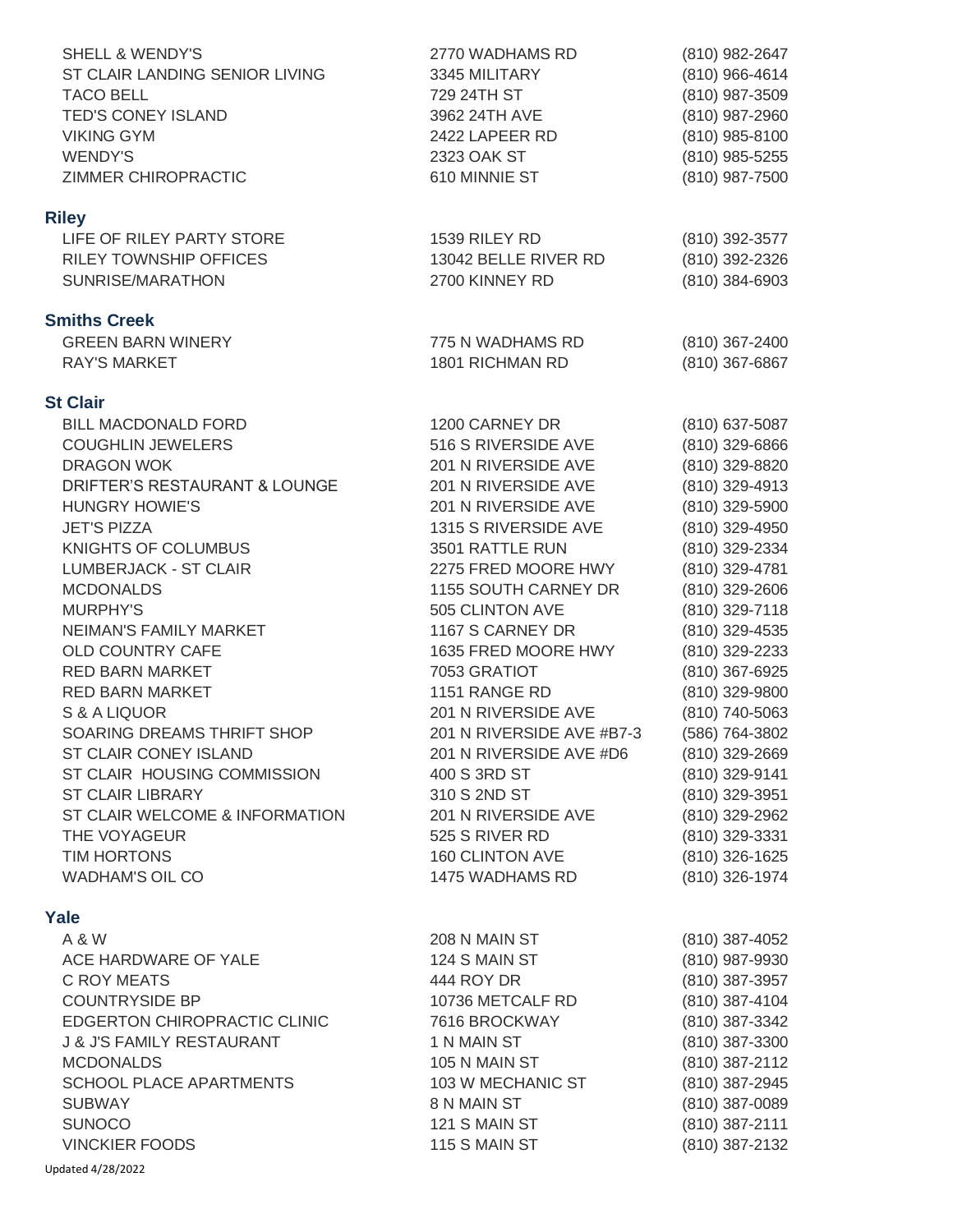# **Sanilac County**

**Applegate**

### 375 NORTH ST - OFFICE 2 JONES ST 420 NORTH ST

(810) 387-2211 (810) 387-2940 (810) 387-0377

| <b>APPLEGATE INN</b>                | 4736 APPLEGATE RD | (810) 633-9398 |
|-------------------------------------|-------------------|----------------|
| APPLEGATE MARKET                    | 2485 SHERMAN      | (810) 633-9339 |
| <b>SHADY SHORES INN</b>             | 2504 LAKESHORE    | (810) 622-8172 |
| <b>Brown City</b>                   |                   |                |
| <b>BEN'S SUPERCENTER</b>            | 4436 W MAIN ST    | (810) 346-2835 |
| <b>HARRINGTON</b>                   | 4137 MAIN ST      | (810) 346-3266 |
| <b>HORSESHOE GRILL</b>              | 4241 MAIN ST      | (810) 346-4440 |
| <b>LITTLE TEXAS</b>                 | 4114 MAIN ST      | (810) 346-2570 |
| M-53 MOBIL                          | 6009 VAN DYKE     | (810) 346-4261 |
| <b>Carsonville</b>                  |                   |                |
| <b>FORESTER INN</b>                 | 2422 N LAKESHORE  | (810) 622-8606 |
| <b>FORESTER PARK</b>                | 2820 N LAKESHORE  | (810) 622-8715 |
| <b>Croswell</b>                     |                   |                |
| <b>CAMM CAFE</b>                    | 55 N HOWARD       | (810) 679-4499 |
| <b>JEFF'S MARKETPLACE</b>           | 54 N HOWARD       | (810) 679-4230 |
| <b>MCDONALDS</b>                    | 174 S HOWARD      | (810) 679-0042 |
| <b>RAE'S RESTAURANT</b>             | 55 N HOWARD       | (810) 546-6170 |
| RIVERSIDE FAMILY DINING             | 27 N HOWARD       | (810) 679-4771 |
| <b>Lexington</b>                    |                   |                |
| A NIGHT TO REMEMBER BED & BREAKFAST | 5712 MAIN ST      | (810) 359-7134 |
| <b>BUSH'S FAMILY RESTAURANT</b>     | 6513 LAKESHORE    | (810) 359-5801 |
| <b>JEFF'S MARKETPLACE</b>           | 5455 MAIN ST      | (810) 359-5180 |
| <b>LAKESIDE BUILDING SUPPLIES</b>   | 6560 PECK RD      | (810) 359-8135 |
| LAKEVIEW HILLS GOLF RESORT          | 6500 E PECK RD    | (810) 359-8901 |
| LAKEWINDS MOTEL GETAWAY             | 6997 LAKESHORE    | (810) 359-5196 |
| <b>STEIS'S VILLAGE INN</b>          | 5523 MAIN ST      | (810) 359-5090 |
| <b>WIMPY'S PLACE</b>                | 7270 HURON ST     | (810) 359-5450 |
| <b>Marlette</b>                     |                   |                |
| <b>AUTO VALUE</b>                   | 3270 MAIN ST      | (989) 635-7576 |
| <b>BEN'S SUPERCENTER</b>            | 4436 MAIN ST      | (989) 635-4069 |
| <b>HILLTOP CONEY DINER</b>          | 3783 S VAN DYKE   | (989) 635-7870 |
| MARLETTE HOSPITAL                   | 2770 MAIN ST      | (989) 635-4000 |
| MARLETTE PUBLIC LIBRARY             | 3116 MAIN ST      | (989) 635-2838 |
| <b>MCDONALDS</b>                    | 3430 MAIN ST      | (989) 635-3877 |
| <b>SCOTT'S QUICK STOP</b>           | 5 N VAN DYKE      | (989) 635-2066 |
| <b>Melvin</b>                       |                   |                |
| <b>MELVIN USPS</b>                  | 1296 MAIN ST      | (800) 275-8777 |